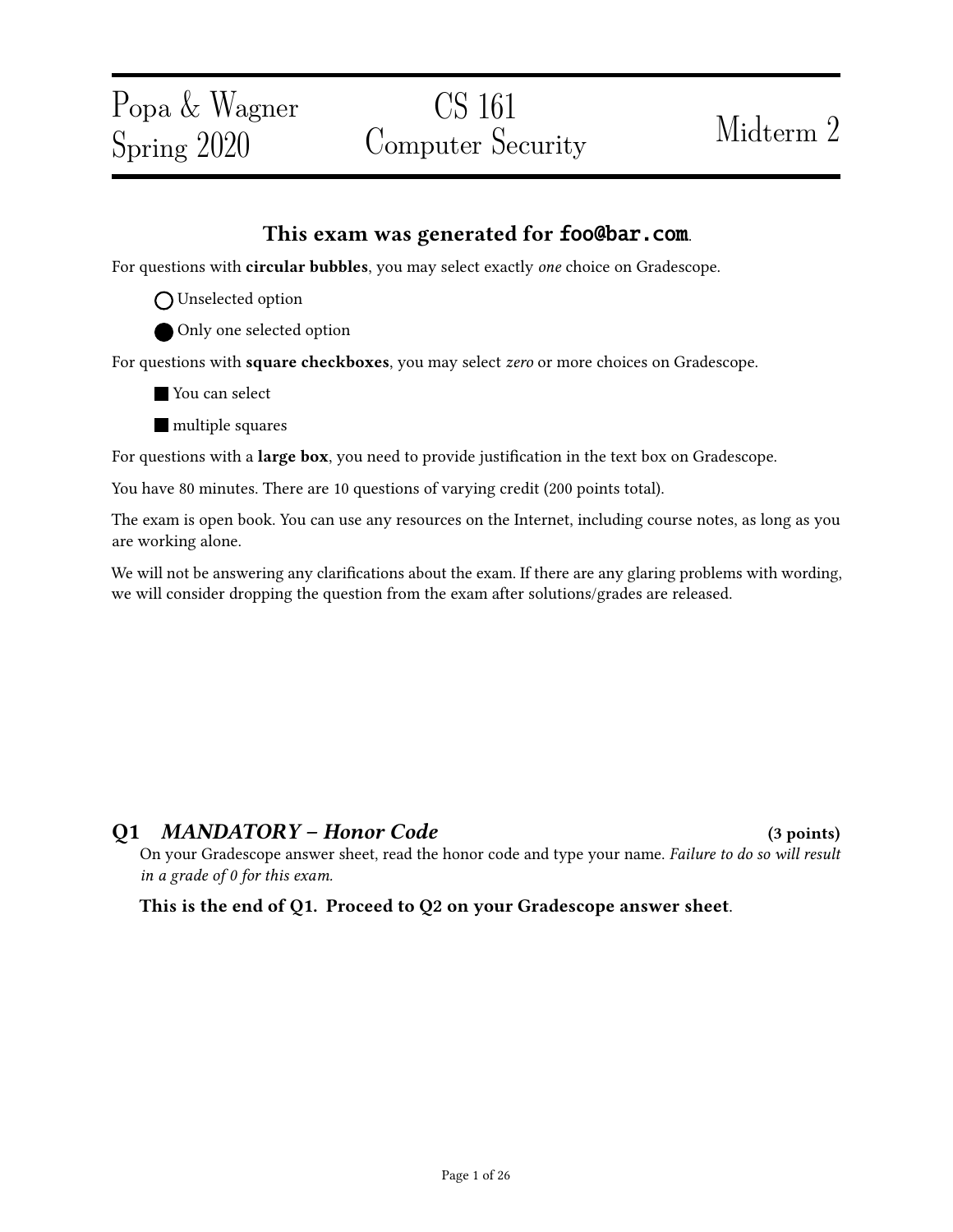### $Q2$  True/False (48 points)

Each true/false is worth 2 points unless otherwise specified.

Q2.1 True or False: If Bob uses the authenticate-then-encrypt paradigm, the integrity of his plaintext is guaranteed.



Solution: True. Authenticate-then-encrypt guarantees integrity for the plaintext, just not the ciphertext.

Q2.2 True or False: A hash function must be collision-resistant to be considered safe for password hashing.



Solution: False. Only the one-way property is needed. Collisions are okay as long as one cannot find a preimage for a given function value.

Q2.3 True or False: Alice wants to use authenticated encryption to send a message to Bob. She should use Enc(M), MAC(H(Enc(M))) over Enc(M), MAC(H(M)).

TRUE **CONSTRUE** 

Solution: True. The former scheme provides confidentiality, whereas the second scheme may not, depending on what MAC algorithm is used. For instance, MAC(H(M)) may be a deterministic function of M, so an eavesdropper might be able to identify when the same message is sent twice. Also the second scheme may be vulnerable to padding oracle attacks if it is not implemented very carefully, though this is beyond the scope of this class.

Q2.4 Suppose we increase the entropy of the DNS ID field to 128 bits. It is infeasible for an on-path adversary to spoof a DNS answer.

TRUE **FALSE** 



Solution: False. The adversary is on-path so they can see the QID in plaintext.

Q2.5 True or False: By default, in a TLS connection, both the server and client are authenticated to each other.





Solution: False. TLS only authenticates the server by default.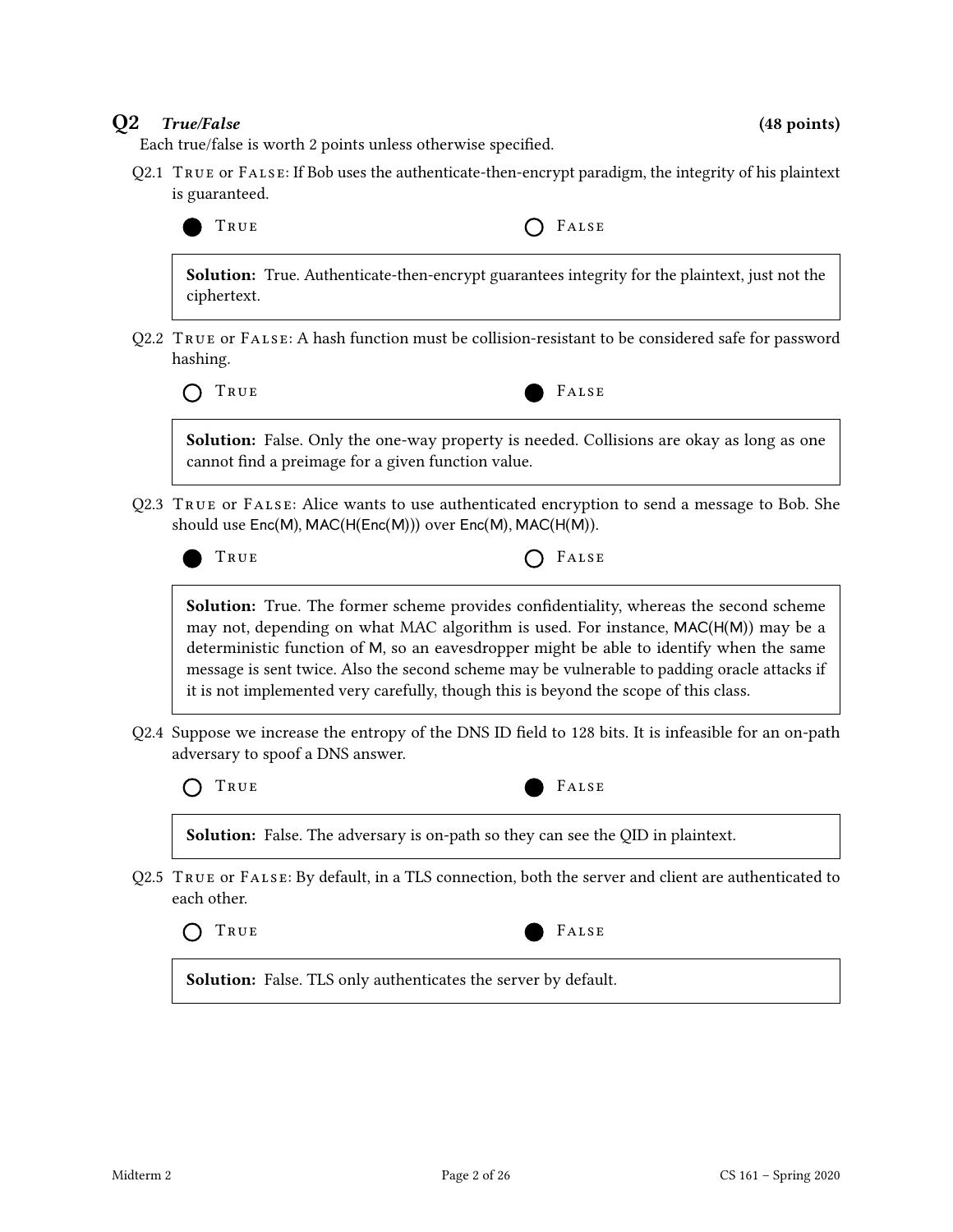Q2.6 True or False: If weak passwords are salted and hashed before being stored, then the attacker cannot easily learn the plaintext values of the weak passwords.

| Solution: False. The salted password is still susceptible to a dictionary attack.                                                                                                                                                                                                            |
|----------------------------------------------------------------------------------------------------------------------------------------------------------------------------------------------------------------------------------------------------------------------------------------------|
| Q2.7 TRUE or FALSE: A DNS lookup for en. wikipedia. org will always force the recursive resolver                                                                                                                                                                                             |
|                                                                                                                                                                                                                                                                                              |
|                                                                                                                                                                                                                                                                                              |
| Q2.8 TRUE or $FALSE$ : If the server's random number a in Diffie-Hellman TLS is the same in every<br>handshake, Diffie-Hellman TLS no longer has forward secrecy. Assume the value a is stored on                                                                                            |
|                                                                                                                                                                                                                                                                                              |
| <b>Solution:</b> True. An attacker who steals a will be able to reconstruct the PS and decrypt past                                                                                                                                                                                          |
| Q2.9 TRUE or FALSE: If Bob is an on-path attacker who can guarantee that his spoofed response arrives<br>before the legitimate response, Bob only needs the victim to make one request for a nonexistent<br>domain in order to successfully execute a Kaminsky attack with 100% probability. |
|                                                                                                                                                                                                                                                                                              |
| Solution: True. Bob doesn't need to guess any random fields or try several times to race the                                                                                                                                                                                                 |
| Q2.10 TRUE or FALSE: Randomizing the client port helps defend TCP against on-path attackers.                                                                                                                                                                                                 |
|                                                                                                                                                                                                                                                                                              |
|                                                                                                                                                                                                                                                                                              |
| Q2.11 TRUE or FALSE: TLS provides end-to-end security, so it is secure even if the server has a buffer                                                                                                                                                                                       |
|                                                                                                                                                                                                                                                                                              |
| <b>Solution:</b> False. If an attacker exploits the buffer overflow vulnerability to gain control of the<br>server, TLS doesn't stop you from talking to the compromised server.                                                                                                             |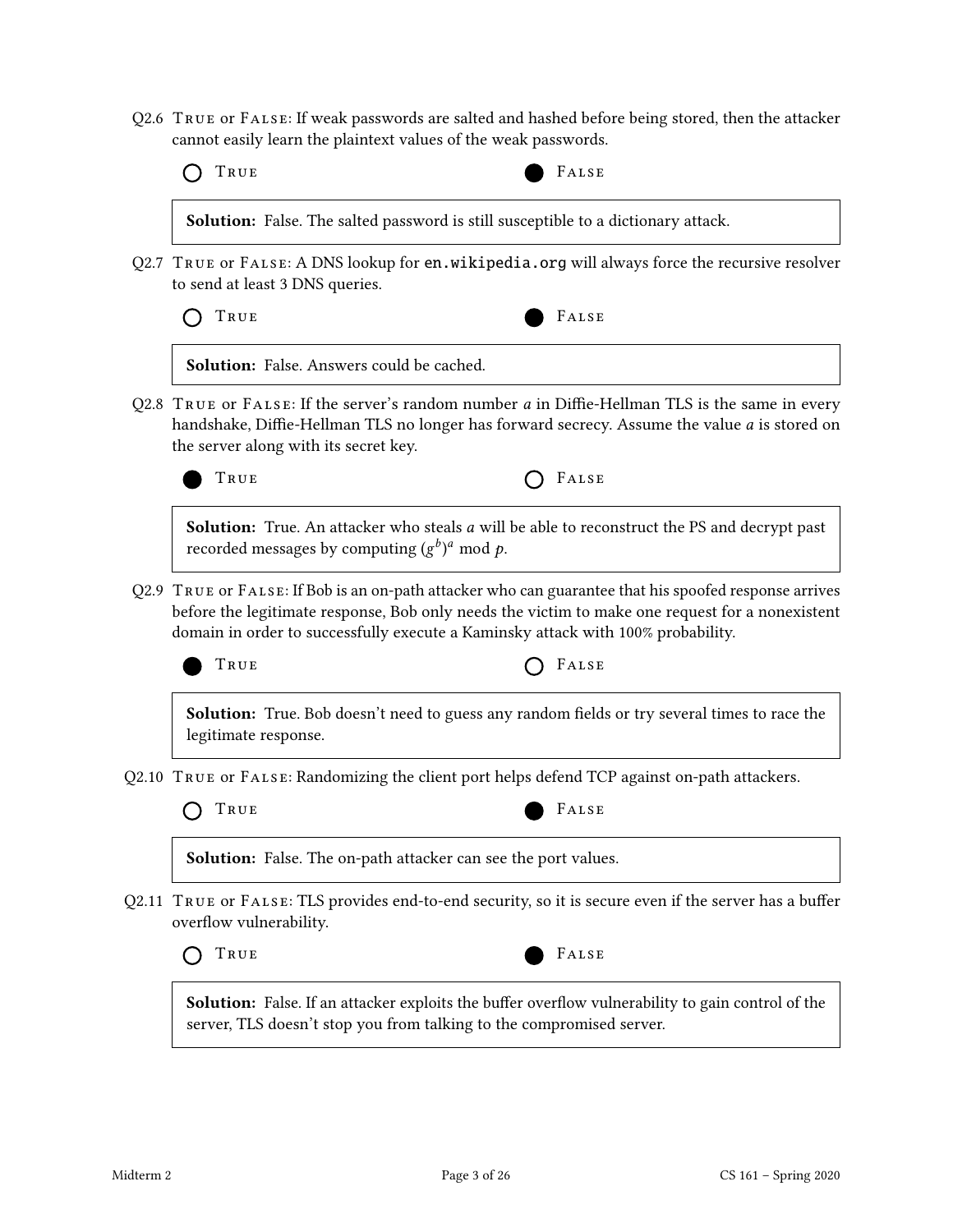Q2.12 TRUE OF FALSE: Suppose we modified TCP so that the sequence number increases by 2 for every byte sent, but the initial sequence numbers are still randomly chosen. This modified protocol has the same security guarantees as standard TCP.



 $Q2.17$  True or FALSE: Under the SOP, it is possible for two webpages with different origins to communicate through narrowly defined APIs.

Solution: True. This is the postMessage API.

TRUE **CONSTRUE**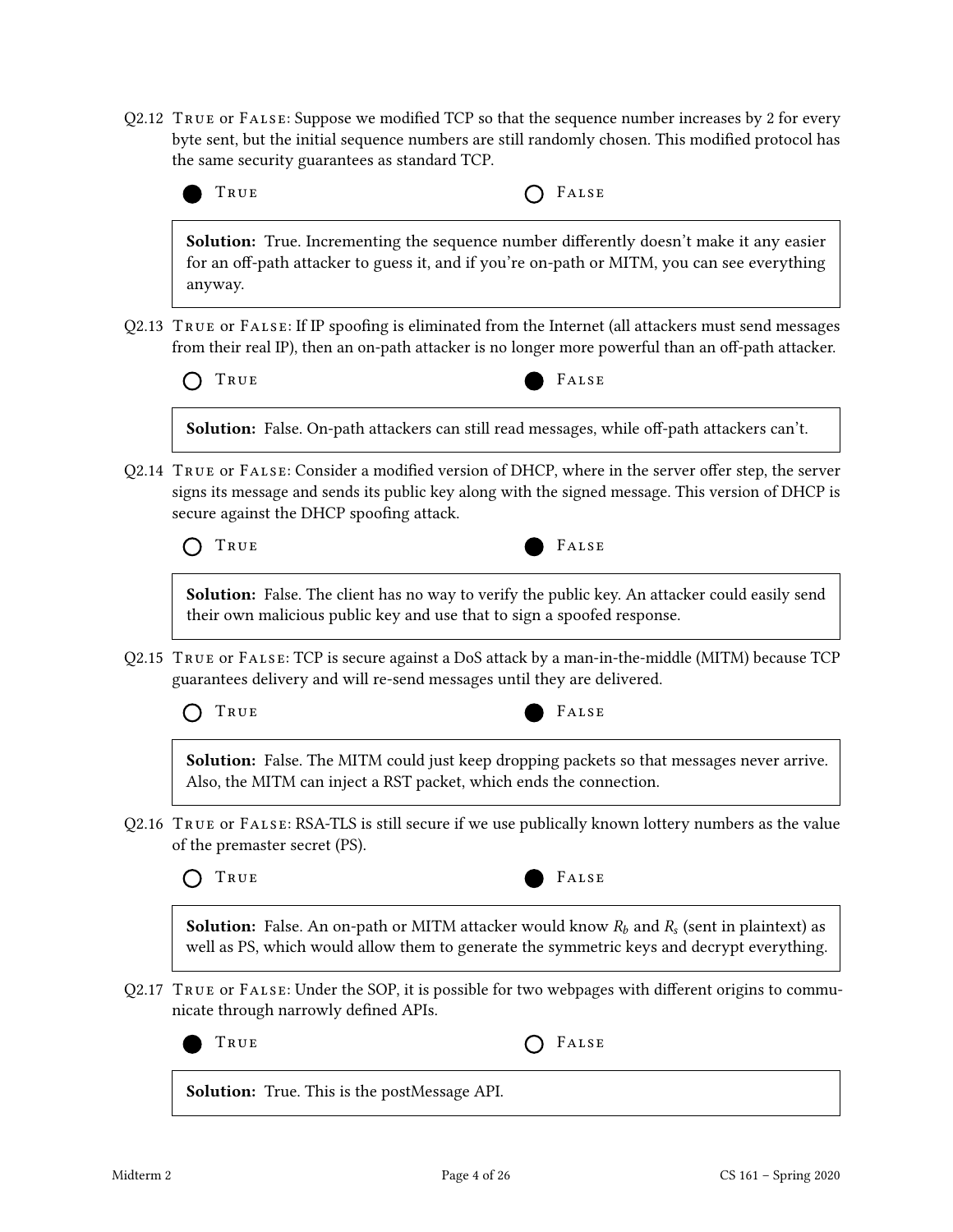| Q2.18 TRUE or FALSE: Under the SOP, the webpage at                                             |       |
|------------------------------------------------------------------------------------------------|-------|
| https://example.com/randompic.html cannot fetch the image at                                   |       |
| https://cute-cats.com/cutest.jpg because they have different origins.                          |       |
| $\bigcap$ TRUE                                                                                 | FALSE |
| <b>Solution:</b> False. A page can fetch images and content regardless of origin; the SOP only |       |

prevents it from determining detailed properties of cross-origin content.

Q2.19 True or False: Suppose the webpage at https://example.com/index.html contains a child frame that loads https://another-example.com/index.html. Under the SOP, the parent frame can read and modify the properties of the child frame.

| O TRUE |  |  |
|--------|--|--|
|--------|--|--|

Solution: False. Because example.com and another-example.com have different domains, they are considered different origins and are therefore unable to access each other directly.

Q2.20 (2 points) True or False: Suppose the webpage at https://example.com/index.html contains a child frame that loads https://example.com/views.html. Under the SOP, the child frame can read and modify the properties of the parent frame.



TRUE **CONSTRUE** 

False

Solution: True. Pages are allowed to directly access child frames from the same origin, and vice versa.

Q2.21 True or False: Suppose the webpage at https://example.com/index.html loads and runs an external script from https://sample.com/script.js. Under the SOP, the script runs with the same origin as https://sample.com/script.js.

TRUE FALSE



Solution: False. External scripts run with the origin of the page that fetched them (in this case, https://example.com).

Q2.22 True or False: Mallory convinces Alice to connect to her private Wi-Fi network. Webpages that Alice visits while on this network may no longer be subject to the SOP.



**Solution:** False. The SOP is unrelated to the network.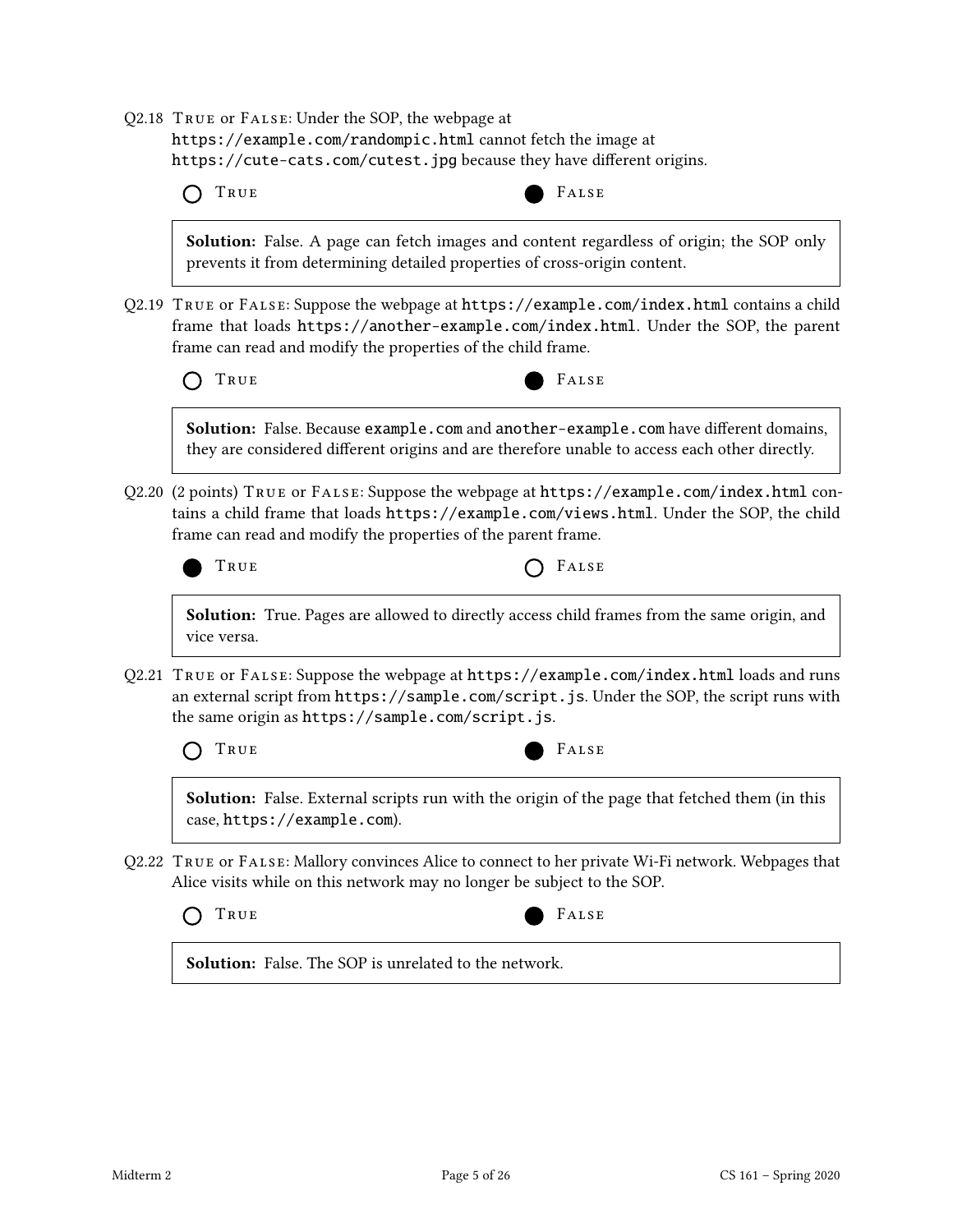Q2.23 True or False: Mallory convinces Alice to try out her custom browser, FireFaux. Webpages Alice visits using this browser may no longer be subject to the SOP.



This is the end of Q2. Proceed to Q3 on your Gradescope answer sheet.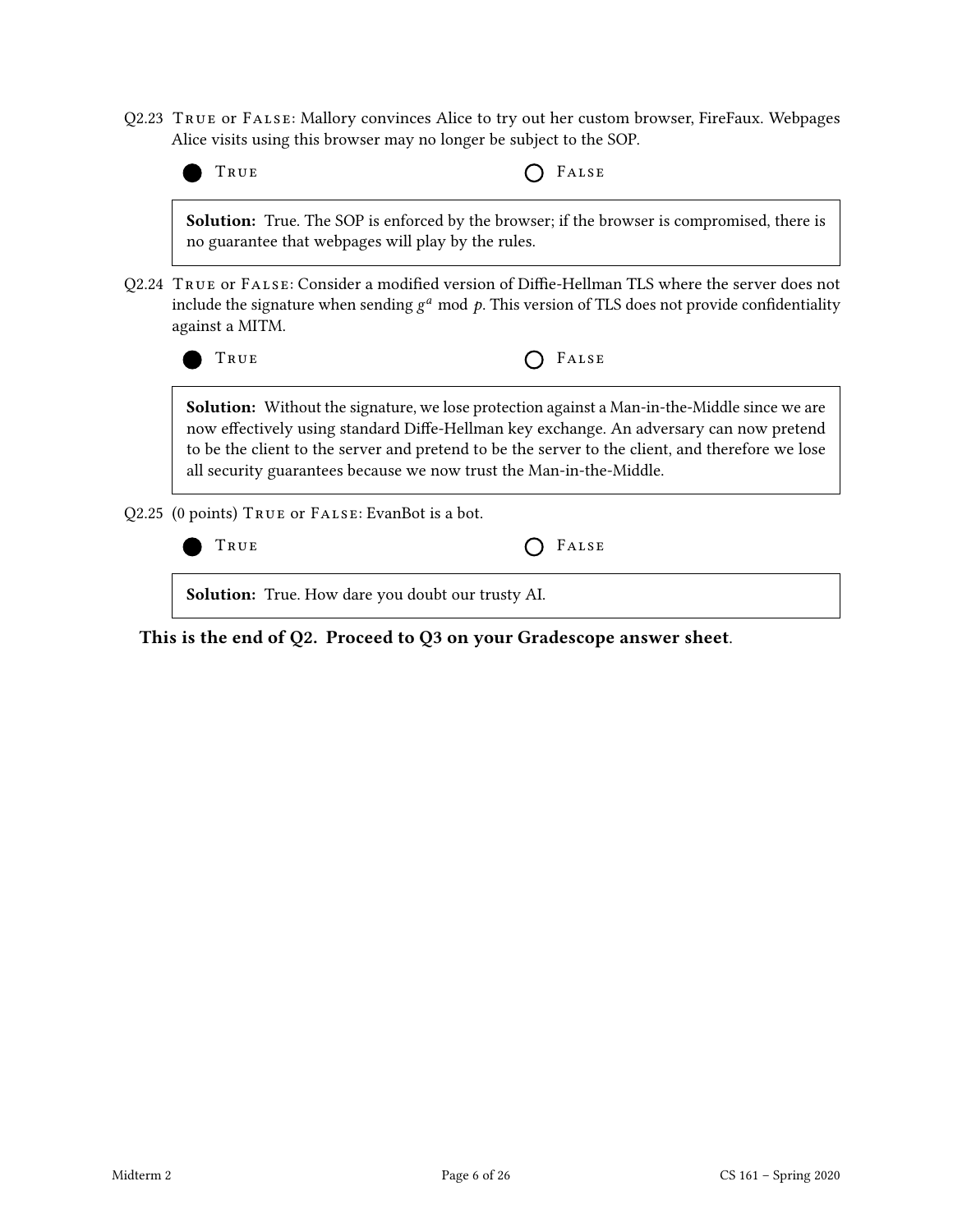### $Q3$  (18 points)

For each public-key infrastructure (PKI) scheme, mark whether it provides the same trust guarantees as the standard PKI from lecture for all certificates, some certificates, or no certificates at all. Assume that everyone has the root certificate hardcoded into their machines.

Q3.1 (3 points) Each server can only sign the public keys of its grandchildren (two descendants below the current level). For example, the root server can sign the public key of berkeley.edu but not .edu, and the .edu server can sign the public key of eecs.berkeley.edu but not berkeley.edu.

| $\bigcap$ (A) All certificates | $\bigcap$ (C) No certificates | $O(E)$ —        |
|--------------------------------|-------------------------------|-----------------|
| (B) Some certificates          | $O(D)$ —                      | $\bigcap$ (F) — |

Solution: This works for any certificates located an even number of levels below the root. However, there is no way to create a path of trust from the root to a certificate located an odd number of levels below the root, such as eecs.berkeley.edu.

Q3.2 (3 points) As in the previous part, each server can only sign the public keys of its grandchildren. However, the root is additionally allowed to sign the public key of its direct children. For example, the root server can sign the public key of .edu and berkeley.edu. The .edu server can sign the public key of eecs.berkeley.edu but not berkeley.edu.

| $\bigcirc$ (G) All certificates | $\bigcap$ (I) No certificates | $\bigcap (K)$ —  |
|---------------------------------|-------------------------------|------------------|
| $\bigcap$ (H) Some certificates | $\bigcirc$ (J) —              | $\bigcirc$ (L) — |

**Solution:** Skipping two levels at a time, all certificates must have a path of trust that ends at either root or a server one level below root. Since the root is allowed to sign public keys of servers one level below it, this scheme now works for all certificates.

- Q3.3 (3 points) Same setup as the previous part, but an attacker has compromised a server one level below the root (e.g. .edu).
	- $\bigcap$  (A) All certificates  $\bigcap$  (C) No certificates
	- (B) Some certificates





**Solution:** Any certificate whose path to the root doesn't go through the compromised server (e.g. google.com) is unaffected, but a certificate whose path goes through the compromised server (e.g. berkeley.edu) cannot be trusted.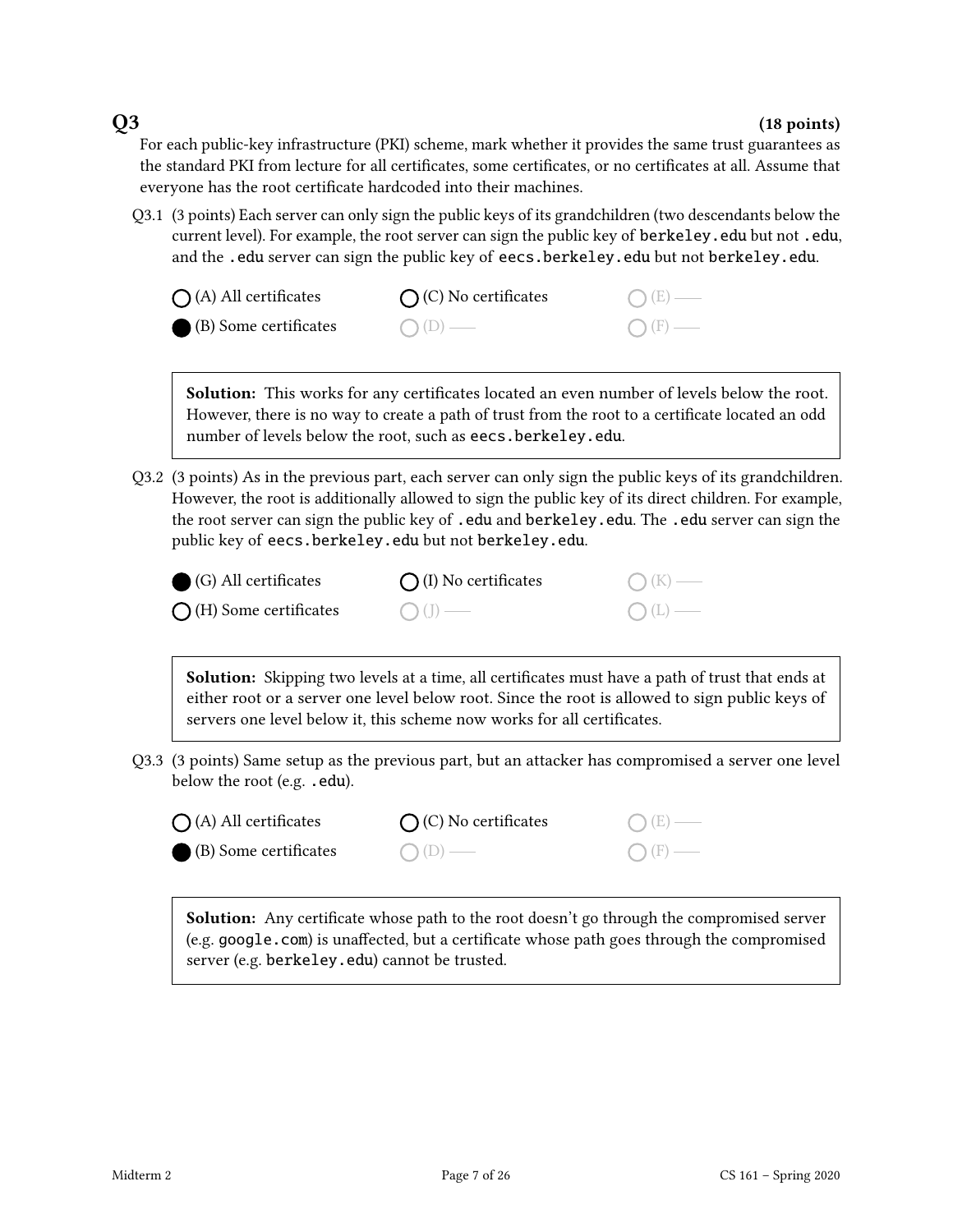Q3.4 (3 points) The root handles all requests and sends the requested public key and a certificate directly through a TLS connection.

| (G) All certificates                     | (I) No certificates                                 |                                                                                                                                                                                                                        |
|------------------------------------------|-----------------------------------------------------|------------------------------------------------------------------------------------------------------------------------------------------------------------------------------------------------------------------------|
| (H) Some certificates                    |                                                     |                                                                                                                                                                                                                        |
|                                          | <b>Solution:</b> TLS provides end-to-end integrity. |                                                                                                                                                                                                                        |
|                                          | server signs the public key of . edu by hashing it. | Q3.5 (3 points) Instead of signing, use a cryptographic hash to create a certificate. For example, the root                                                                                                            |
|                                          | (C) No certificates                                 |                                                                                                                                                                                                                        |
| $\bigcap$ (A) All certificates           |                                                     |                                                                                                                                                                                                                        |
| $\bigcap$ (B) Some certificates          |                                                     | Solution: Hashes don't provide integrity. An attacker can create a valid signature on their                                                                                                                            |
| malicious public key just by hashing it. |                                                     |                                                                                                                                                                                                                        |
| signing key.                             |                                                     | Q3.6 (3 points) Instead of signing, use HMAC to create a certificate. For example, the root server signs the<br>public key of berkeley. edu by applying $HMAC(K, \text{berkeley.edu})$ , where K is the root's private |
| $\bigcap$ (G) All certificates           | (I) No certificates                                 |                                                                                                                                                                                                                        |

This is the end of Q3. Proceed to Q4 on your Gradescope answer sheet.

without knowing the server's secret key.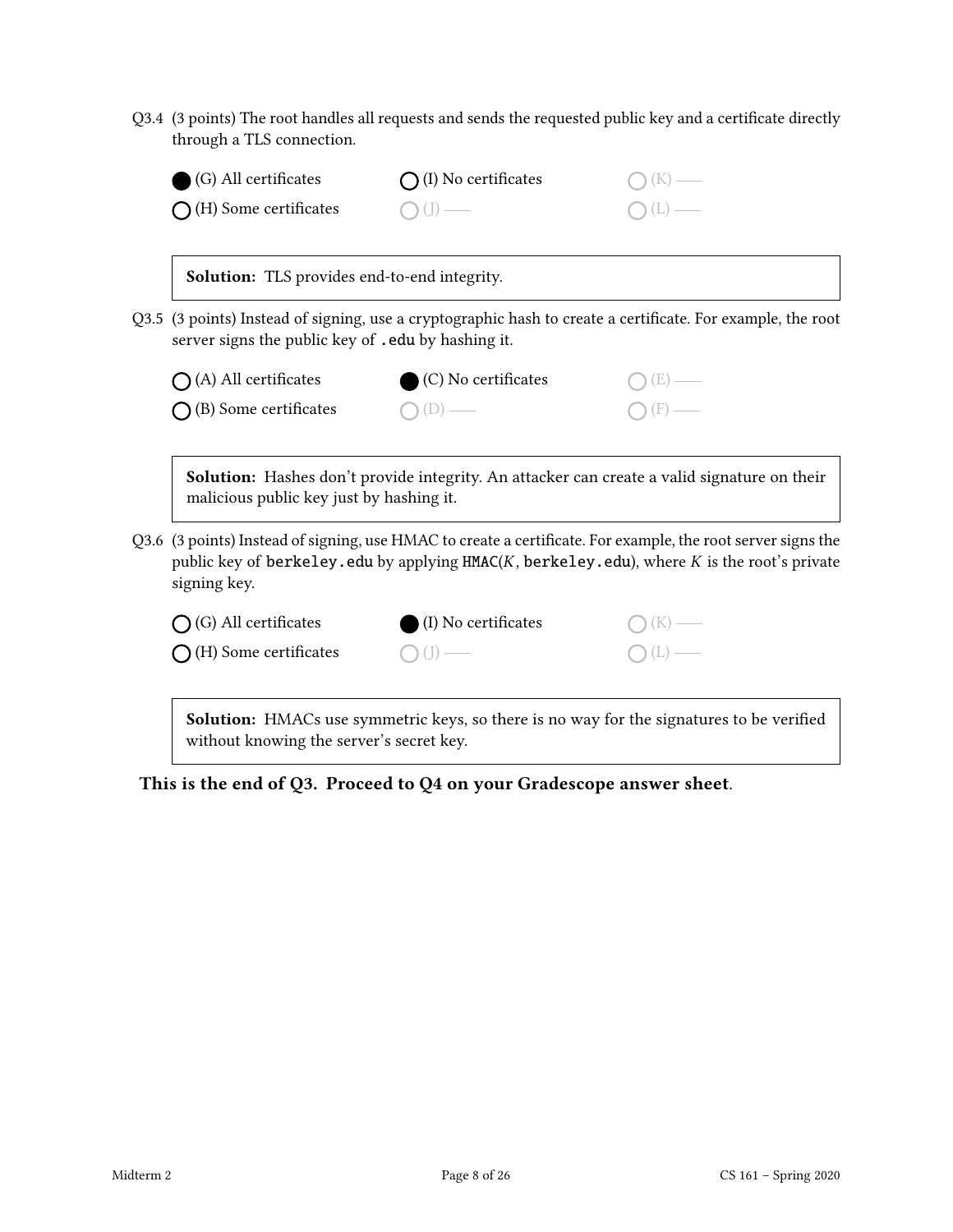### $Q4$  (29 points)

Alice is using a DNS resolver to perform a DNS lookup for www.google.com. A single, valid nameserver is authoritative for each of the following zones:

| Zone       | Nameserver         |
|------------|--------------------|
| ٠          | a.root-servers.net |
| .com       | a.gtld-servers.net |
| google.com | ns1.google.com     |

Assume no other legitimate clients will query the resolver (but the adversary can query it if they wish), the resolver's cache is initially empty, and the resolver uses iterative querying.

Assume that in DNSSEC, no one will accept a record unless it has a valid signature.

The attacker is on-path between the resolver and  $ns1.google.com$ , but off-path to the other name servers. The attacker also knows when Alice makes a request. Assume DNS uses a static source port known to the attacker.

For each part, select all of the records that the attacker can poison.

Q4.1 (4 points) Standard DNS is used.

(A) Alice's cached A record for www.google.com

(B) Resolver's cached NS record for .com

(C) Resolver's cached NS record for google.com

 $\Box$  (D) Resolver's cached NS record for.

- $\Box$  (E) —
- $\Box$ (F) —

Solution: The adversary can spoof the DNS response from the resolver to the client even though they are off-path since we are using vanilla DNS and the source port isn't randomized (poisoning Alice's A record). Furthermore, the adversary can mount a Kaminsky attack against the resolver by querying the resolver directly; since the attacker can predict the source port, this will be successful. So, they can poison the cache for all of the NS records except the root since this is hardcoded. The adversary can also use this method to poison the A record for www.google.com cached on the resolver, and when Alice queries it, the resolver will respond to the client with the poisoned cache entry.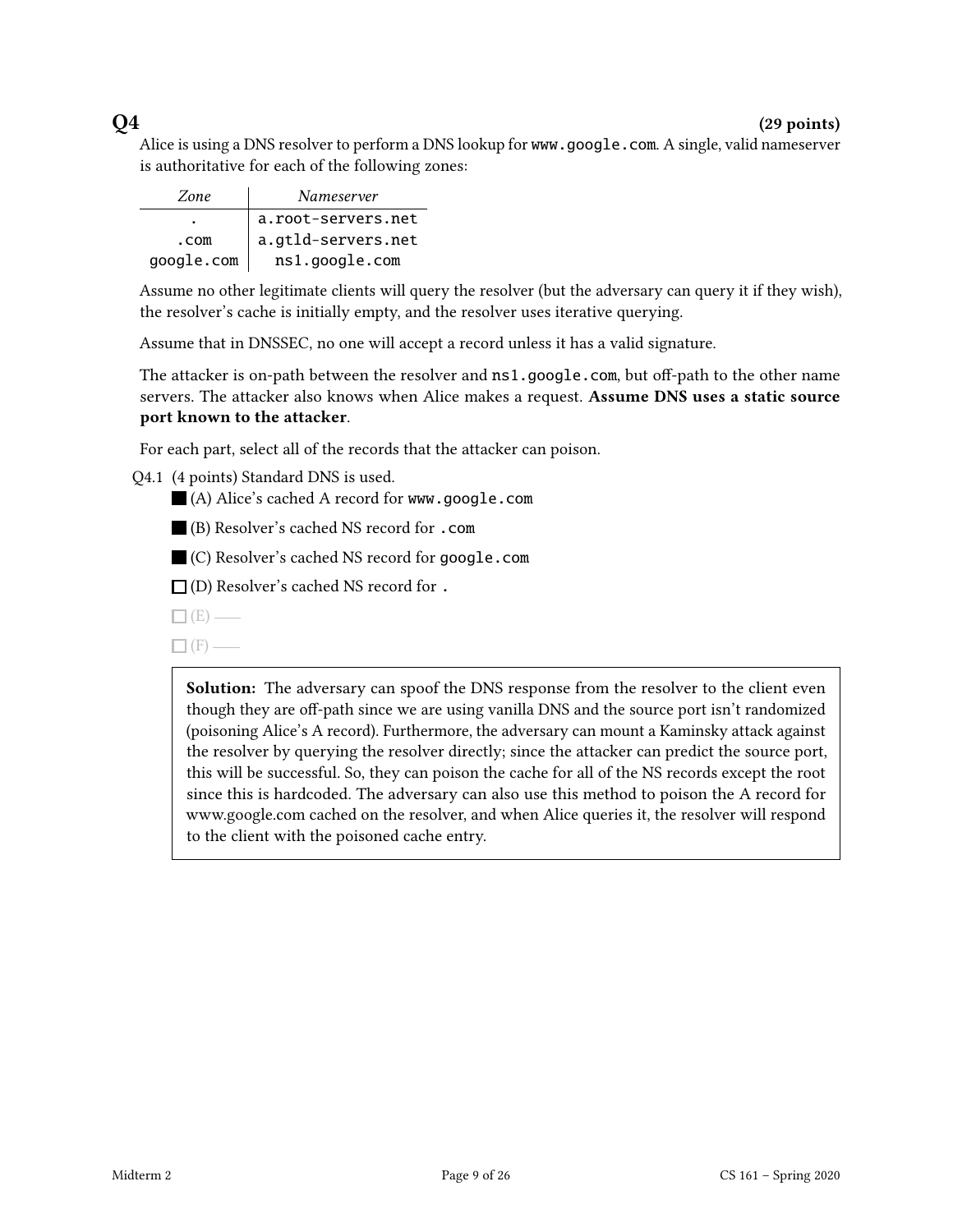- Q4.2 (3 points) Standard DNS is used. Also, the resolver has a hardcoded NS record that maps the google.com zone to ns1.google.com, and a hardcoded A record with the IP address of ns1.google.com.
	- (G) Alice's cached A record for www.google.com
	- (H) Resolver's cached NS record for .com
	- $\Box$  (I) Resolver's cached NS record for google.com
	- $\Box$ (J) —

 $\Box$ (K) —

 $\Box$ (L) —

Solution: Similar to above, the adversary can poison everything in the resolver's cache, except the hardcoded records.

- Q4.3 (3 points) The resolver and nameservers use DNSSEC, and Alice uses standard DNS. (A) Alice's cached A record for www.google.com
	- $\Box$  (B) Resolver's cached NS record for .com
	- $\Box$  (C) Resolver's cached NS record for google.com
	- $\Box$ (D) —
	- $\Box$  (E) —
	- $\Box$ (F) —

**Solution:** Same reasoning as above for the first option. The adversary can't poison the cache for any of the NS records since that would require forging a signature.

- Q4.4 (3 points) The resolver and nameservers use DNSSEC, and Alice uses standard DNS. The adversary compromises a.gtld-servers.net.
	- (G) Alice's cached A record for www.google.com
	- (H) Resolver's cached NS record for .com
	- (I) Resolver's cached NS record for google.com
	- $\square$  (J) —
	- $\Box$ (K) –
	- $\Box$ (L) —

Solution: Same reasoning as above for the first option. Controlling the .com domain allows the attacker to poison the resolver's cached NS record for google.com and .com since they have the private signing key and both of these domains are in-bailiwick. However, the fact that .com is in-bailiwick was considered outside the scope of the course and so this option wasn't graded.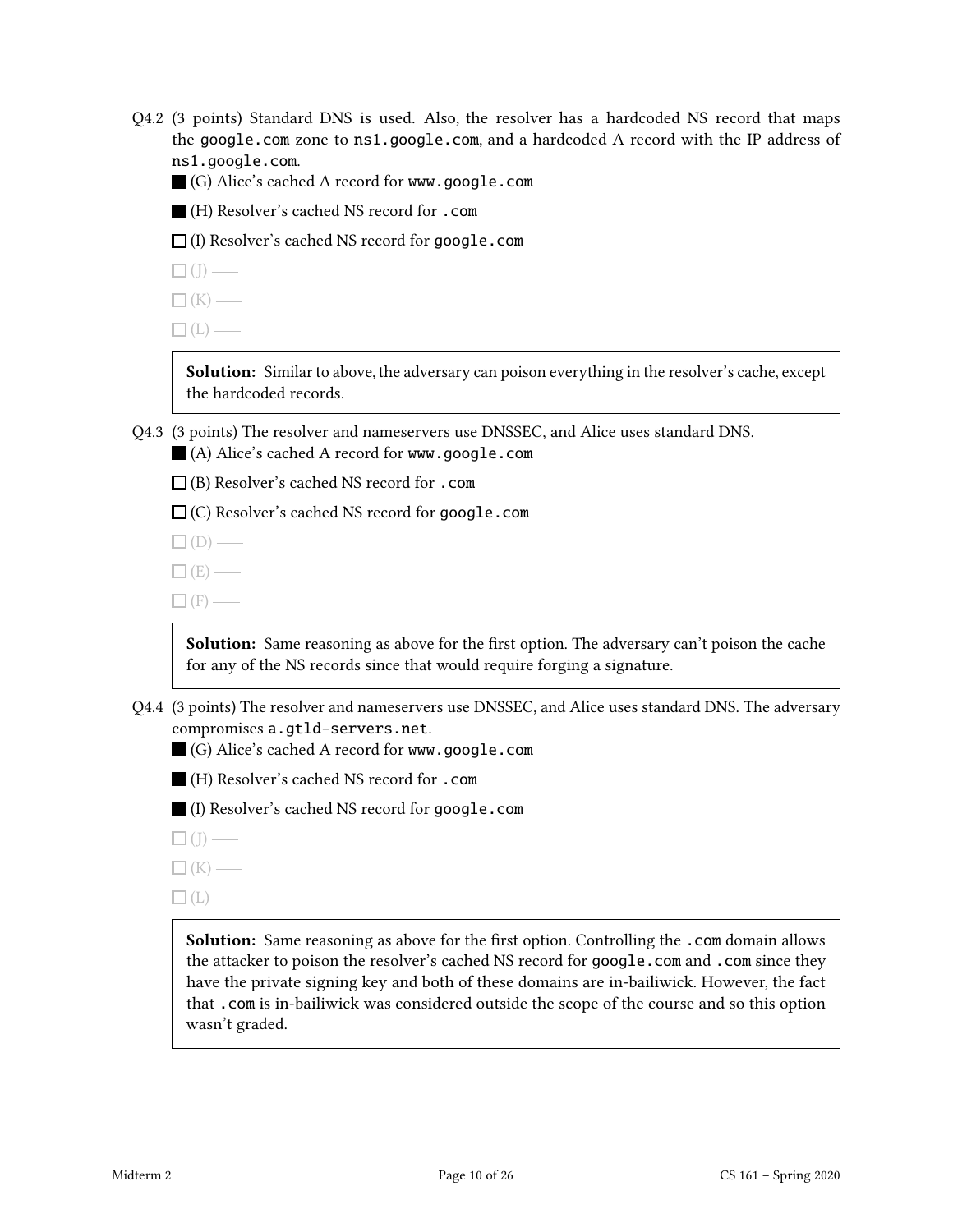- Q4.5 (3 points) The resolver and nameservers use DNSSEC, and Alice uses standard DNS. The adversary compromises ns1.google.com.
	- (A) Alice's cached A record for www.google.com
	- $\Box$  (B) Resolver's cached NS record for .com
	- (C) Resolver's cached NS record for google.com
	- $\square$  (D) —
	- $\Box$  (E) –
	- $\Box$  (F) —

Solution: Controlling the google.com nameserver allows the attacker to poison the final result which they were already able to do. Same as the previous question, the attacker can also poison the cache for google.com but this option wasn't graded. Bailiwick rules stop them from poisoning the cache for higher zones.

- Q4.6 (3 points) All parties use standard DNS, but the resolver and Alice encrypt their DNS messages with TLS.
	- (G) Alice's cached A record for www.google.com

(H) Resolver's cached NS record for .com

(I) Resolver's cached NS record for google.com

- $\square$  (J) —
- $\Box$ (K) —
- $\Box$ (L) —

Solution: The attacker can perform the Kaminsky attack to poison the .com + google.com NS records and on-path spoofing for the final DNS result.

- Q4.7 (3 points) All parties use standard DNS, but Alice, the resolver, and ns1.google.com encrypt their DNS messages with TLS.
	- (A) Alice's cached A record for www.google.com
	- (B) Resolver's cached NS record for .com
	- (C) Resolver's cached NS record for google.com
	- $\square$  (D) —
	- $\square$  (E) —
	- $\Box$  (F) —

Solution: The attacker can use the Kaminsky attack to poison the NS records for the .com zone since the root nameserver and .com nameservers don't use TLS, and then can subsequently poison the google.com NS record and the final result.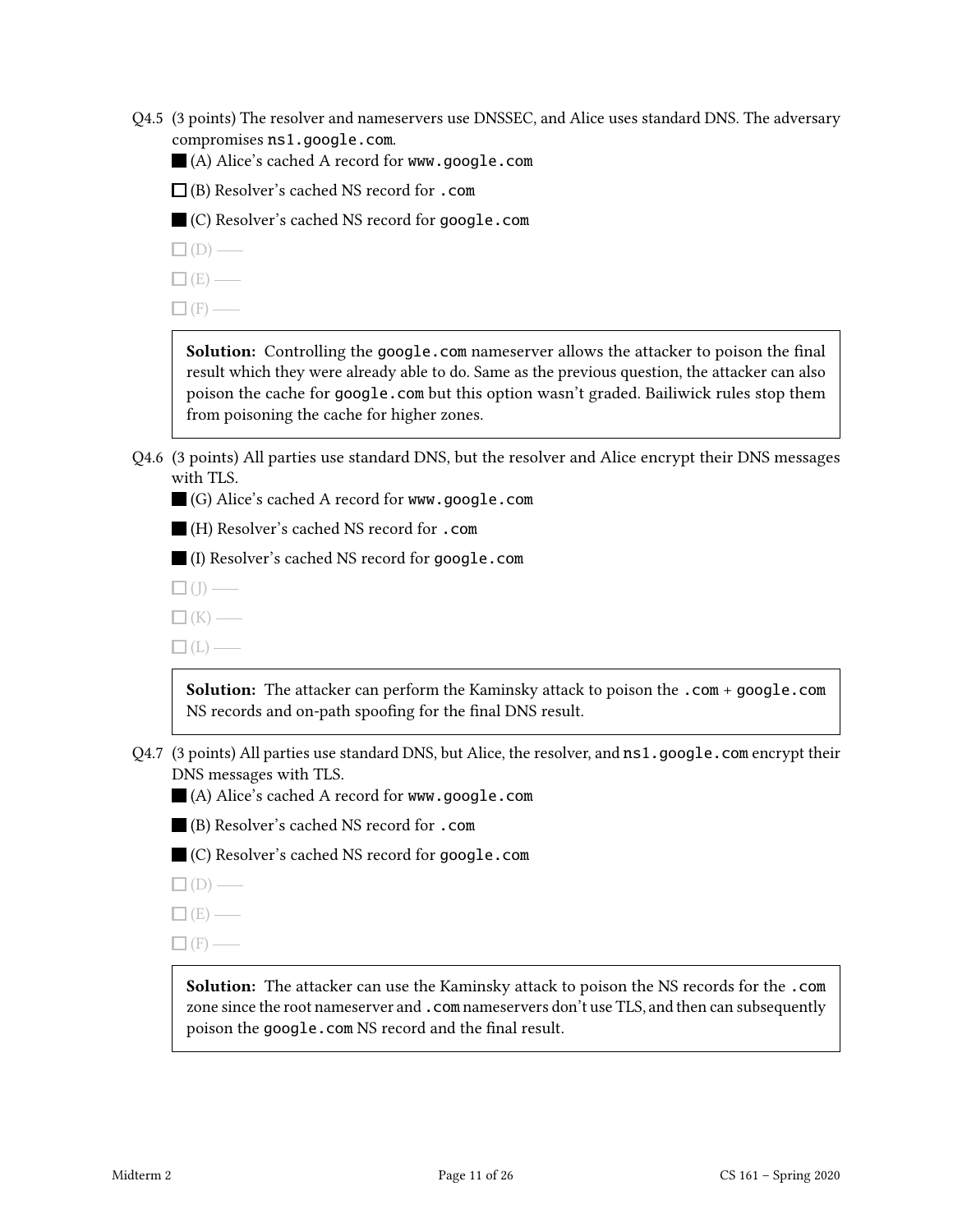Q4.8 (3 points) All parties use standard DNS, but everyone encrypts their DNS messages with TLS.  $\Box$  (G) Alice's cached A record for www.google.com

(H) Resolver's cached NS record for .com

(I) Resolver's cached NS record for google.com

- $\Box$ (J) —
- $\Box$ (K) —
- $\Box$ (L) —

Solution: The attacker hasn't compromised any of the nameservers so they can't do anything here. TLS prevents an on-path adversary from tampering with the messages between the parties.

- Q4.9 (4 points) Alice and the resolver use standard DNS, but encrypt their DNS messages with TLS. The resolver and nameservers use DNSSEC.
	- $\Box$  (A) Alice's cached A record for www.google.com
	- (B) Alice's cached NS record for google.com
	- □ (C) Resolver's cached NS record for .com

 $\square$  (D) Resolver's cached NS record for google.com

- $\Box$  (E) —
- $\Box$ (F) —

Solution: The attacker can't poison any caches here due to DNSSEC, and can't compromise the client's connection with the resolver due to TLS.

This is the end of Q4. Proceed to Q5 on your Gradescope answer sheet.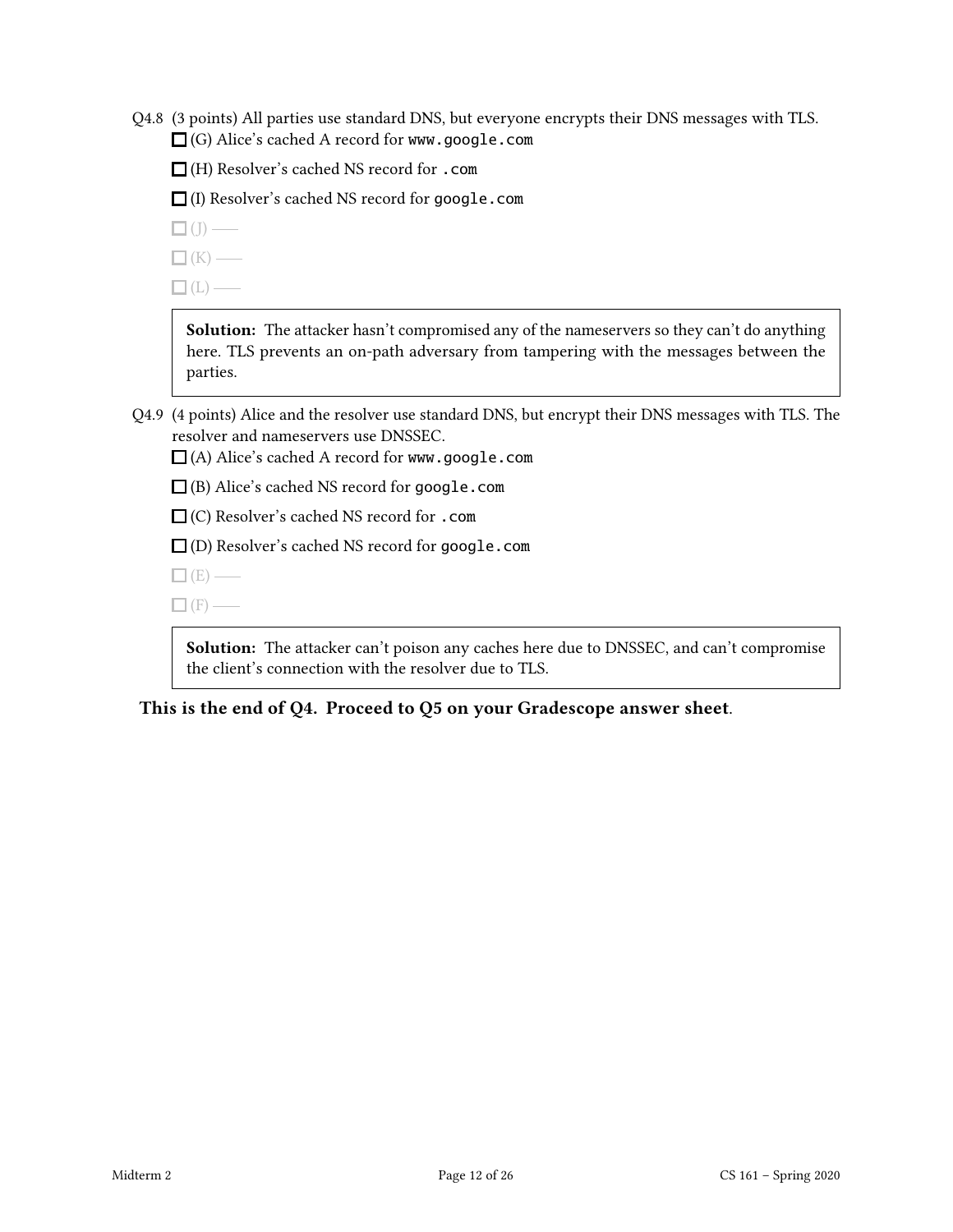### $Q5$  (37 points)

FastCash is a fast banking service which requires users to log in before making a transfer, and uses TLS with ephemeral Diffie Hellman and RSA certificates to secure all their connections. They implemented a TLS extension called 0-Round Trip (0-RTT) to speed up the connection process. 0-RTT changes the initial handshake as follows:

- Users authenticate themselves during the second round of the handshake
- If the user authenticates correctly, the server stores a session\_token for that user

(Recall that in TLS, PS,  $R_S$ , and  $R_C$  generate a master key set MK which contains all the symmetric keys.  $\mathsf{Enc}_{\mathsf{PK}_\mathsf{S}}$  denotes RSA encryption using the server's public RSA key.)

A user only needs to perform the modified TLS handshake once. To send an HTTP request after the initial connection ends, a user encrypts it using the keys derived in the initial handshake and attaches the session token. The server verifies that the entry session token : (uname, MK) exists and, if so, decrypts and executes the request as the user uname using the keys derived from MK. Simplified diagram of modified initial TLS handshake



Assume that any on-path TCP injection attacks are impossible, and that once a user makes the initial modified TLS handshake, they will use the 0-RTT extension for future requests to the server.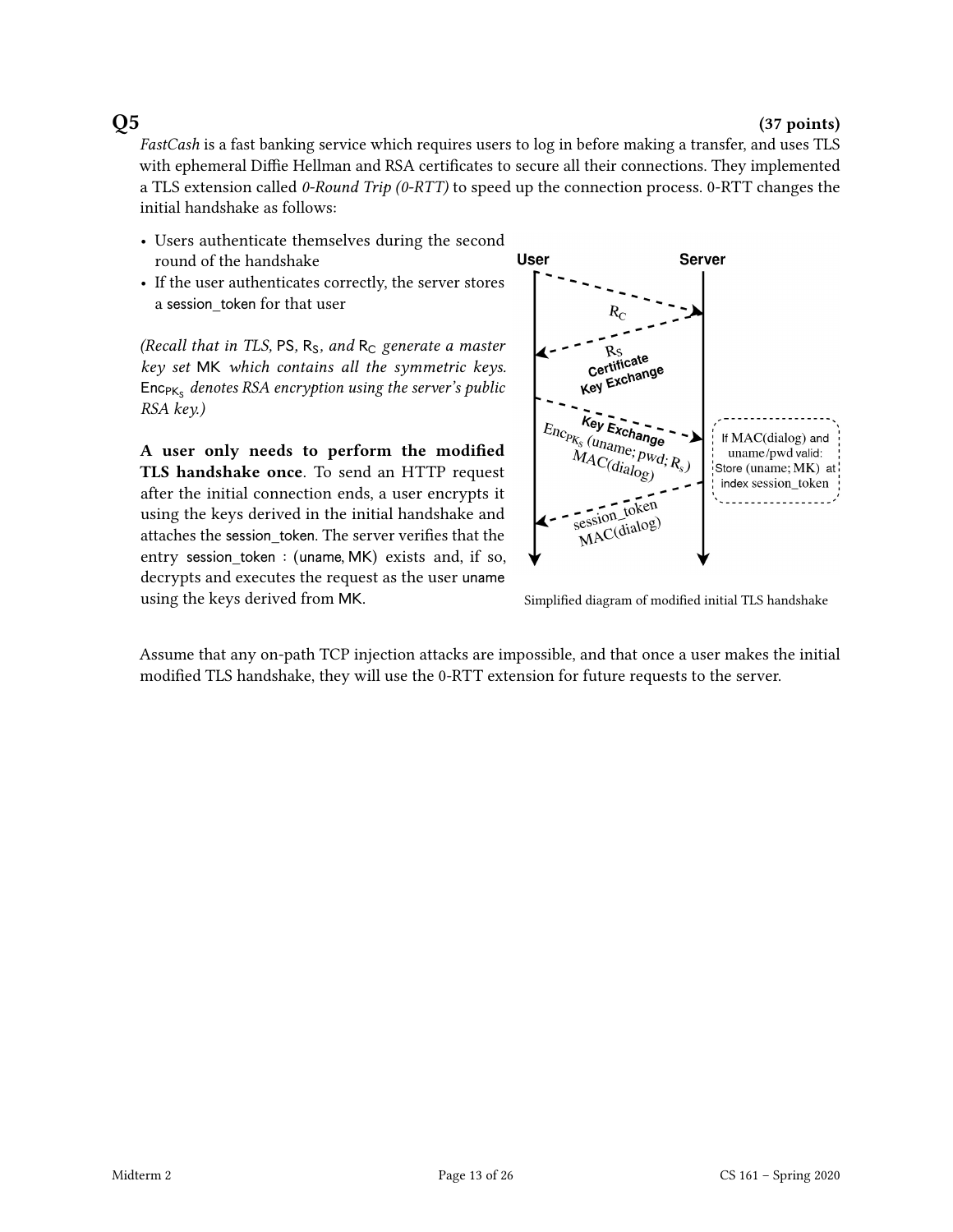Q5.1 (6 points) An on-path attacker observes an initial TLS handshake between a user and server, as well as a subsequent 0-RTT packet which contains an encrypted HTTP request. What can they do?

 $\Box$  (A) Read the user's future communications

(B) Break forward secrecy for that user's communications

 $\Box$  (C) Pretend to be the server to the user

- $\Box$  (D) Pretend to be the user to the server in a new handshake
- (E) Replay the encrypted HTTP request to the server

 $\Box$  (F) Learn the master key set

Solution: The adversary can't learn any of the keys and so can't decrypt anything or fake being the server. While normally TLS doesn't authenticate the client, the 0-RTT extension involves authentication so without knowledge of the username/password the adversary can't pretend to be the user either. Including  $R<sub>S</sub>$  in the encryption stops the ciphertext from being replayed in a different session.

The adversary knows the session\_token, so they can use the 0-RTT extension to replay an encrypted HTTP request they observed.

We gave credit for all answers for 'Break forward secrecy..' due to two separate interpretations of forward secrecy.

- Q5.2 (6 points) Suppose we removed  $R<sub>S</sub>$  from the user's KeyExchange in the third step of the handshake. After observing an initial handshake between a user and the server, what can an on-path adversary do?
	- $\Box$  (G) Read the user's future communications
	- (H) Break forward secrecy for that user's communications
	- $\Box$  (I) Pretend to be the server to the user
	- (J) Pretend to be the user to the server in a new handshake
	- $\Box$  (K) Learn the premaster secret
	- $\Box$  (L) Learn the master key set

Solution: The adversary can't derive the premaster secret due to DH, and thus can't learn the master key set, violate forward secrecy, or learn future communications. Furthermore, they can't pretend to be the server to the user: the server's KeyExchange message, so the attacker can't modify or forge it, and consequently the adversary cannot predict the result of the Diffie-Hellman key exchange, the premaster secret, or the master key set.

However, the adversary can initiate a new handshake and replay the Enc<sub>PKs</sub> (uname; pwd) ciphertext observed in the first handshake to log in as the user.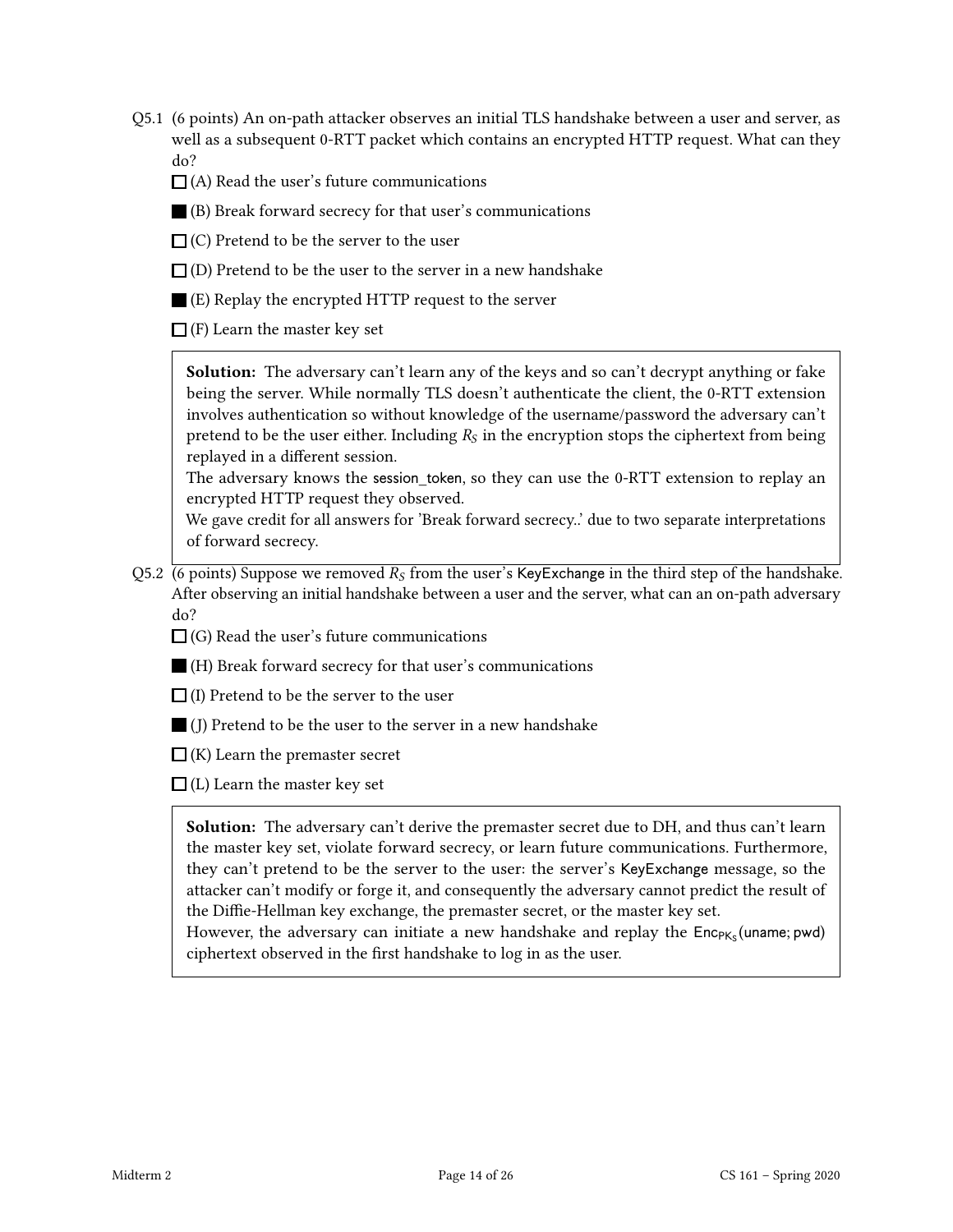- Q5.3 (6 points) Due to a bug, an on-path adversary is able to choose the server's  $R_s$ . After observing an initial handshake between a user and the server, what can they do?  $\Box$  (A) Read the user's future communications
	-
	- (B) Break forward secrecy for that user's communications
	- $\Box$  (C) Pretend to be the server to the user
	- (D) Pretend to be the user to the server in a new handshake
	- $\Box$  (E) Learn the premaster secret

 $\Box$  (F) Learn the master key set

**Solution:** Same reasoning as above. The only thing that's different is the adversary has to force the server's  $R_S$  to be the same as used in the initial handshake to get the replay to work.

Q5.4 (6 points) An on-path adversary observes a user and the server communicating using 0-RTT for some time (without observing the initial handshake). At some point in the future, the adversary manages to learn all of the server's session token ∶ (uname, MK) entries. What can they do? (G) Read the user's future communications

- (H) Break forward secrecy for that user's communications
- (I) Pretend to be the server to the user
- $\Box$  (J) Pretend to be the user to the server in a new handshake
- $\Box$  (K) Learn the premaster secret
- (L) Learn the master key set

Solution: The adversary can learn the master key set (but not the premaster secret). This allows them to decrypt all future communications. Note that since we are essentially using a long-term private key (it is reused for all subsequent 0-RTT handshakes from the same user), we nullify the forward secrecy of using the Diffie-Hellman key exchange once the adversary has the master key set.

The adversary has no way to learn a valid ciphertext for the user's password so they can't pretend to be them. Since in future connections the user doesn't check the server's certificate, the adversary can pretend to be the server.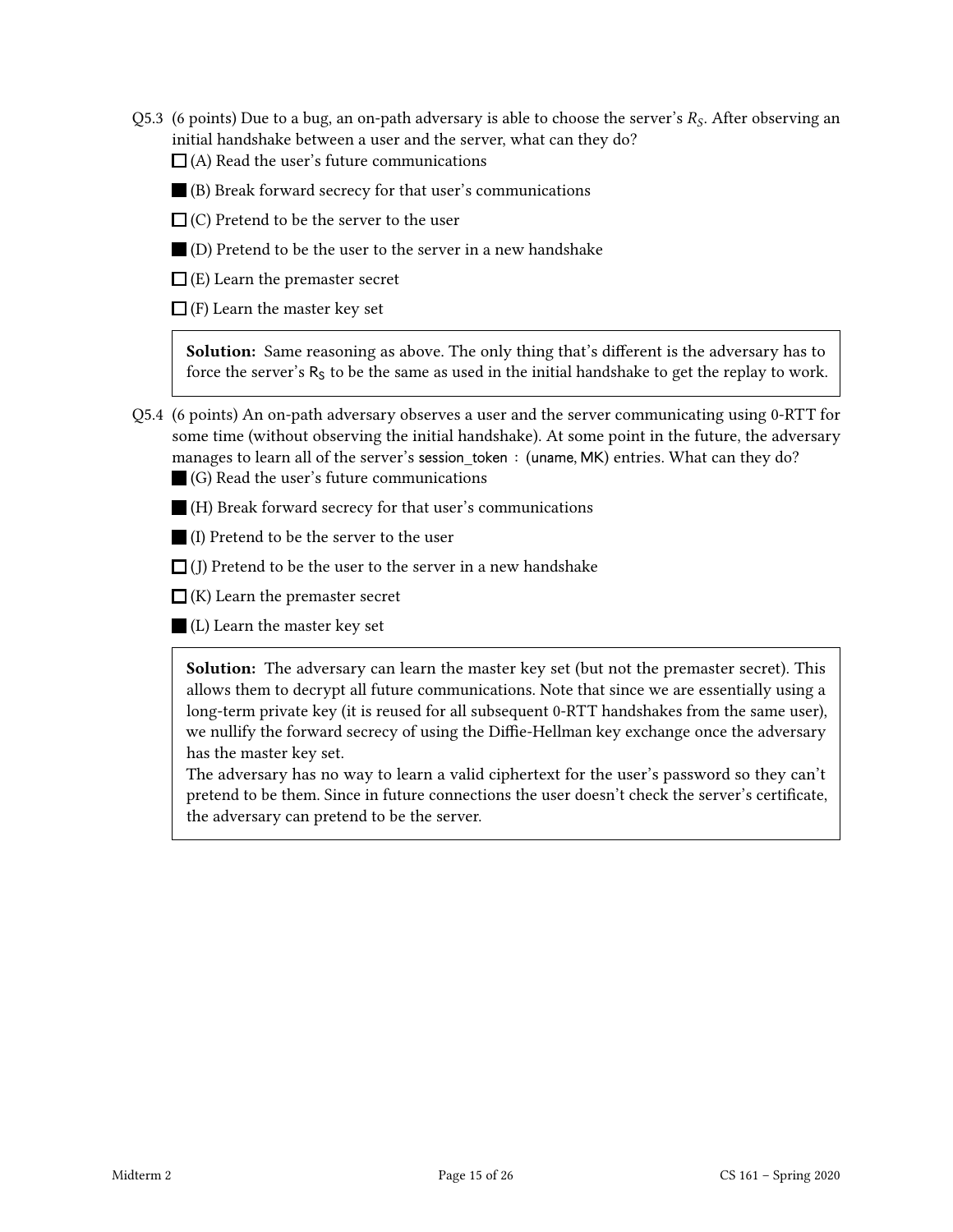Q5.5 (10 points) Consider a MITM adversary during the initial handshake between a user and the server. Describe how this adversary can send a malicious HTTP request that appears to come from the legitimate user (Be specific with what is sent). Disregard any bugs from previous parts.

**Solution:** The adversary should do a DH MITM. When the server sends  $\mathbf{R}_s$ , the adversary should relay that same value on to the client. When the client sends the encrypted password, the adversary forces the client's connection to end by sending a RST packet. Next, the adversary replays this encrypted password to the server. This will be accepted by the server since  $R<sub>S</sub>$  will be the same as the server was expecting, but replaces the client's  $g^b$  value with the adversary's own  $g^{b'}$ . The adversary can then compute the result of the DH key exchange with the server, derive the premaster secret and master key set, and uses the derived MAC key to finish the handshake with the server. The adversary can now log in as the user using the session token returned by the server.

Normally TLS does not authenticate the client, so a MITM can always take over a connection initiated by the client. The key difference here is that the 0-RTT extension effectively authenticates the user. So the MITM can not only take over the connection, but also does so authenticated as the client; the server thinks messages are coming from the user, when actually they are coming from the adversary.

- Q5.6 (3 points) Because of the vulnerability from the previous part, the company decides that it's too dangerous to allow all web pages to be accessible via 0-RTT. suppose they support the following three HTTP requests:
	- 1. GET request for bank's homepage
	- 2. GET request for bank's transfer page
	- 3. POST request to execute a transfer

Below are different possible combinations of pages which will be made accessible via 0-RTT. Select the combination with no vulnerability or None if they are all vulnerable.



Solution: We can never allow the POST request since this changes state. The question didn't specify how the webpages worked. If the webpages are static, and don't leak private information, then allowing the GET requests is fine. Otherwise, we can't allow those either. So 1,2 and None were accepted answers.

This is the end of Q5. Proceed to Q6 on your Gradescope answer sheet.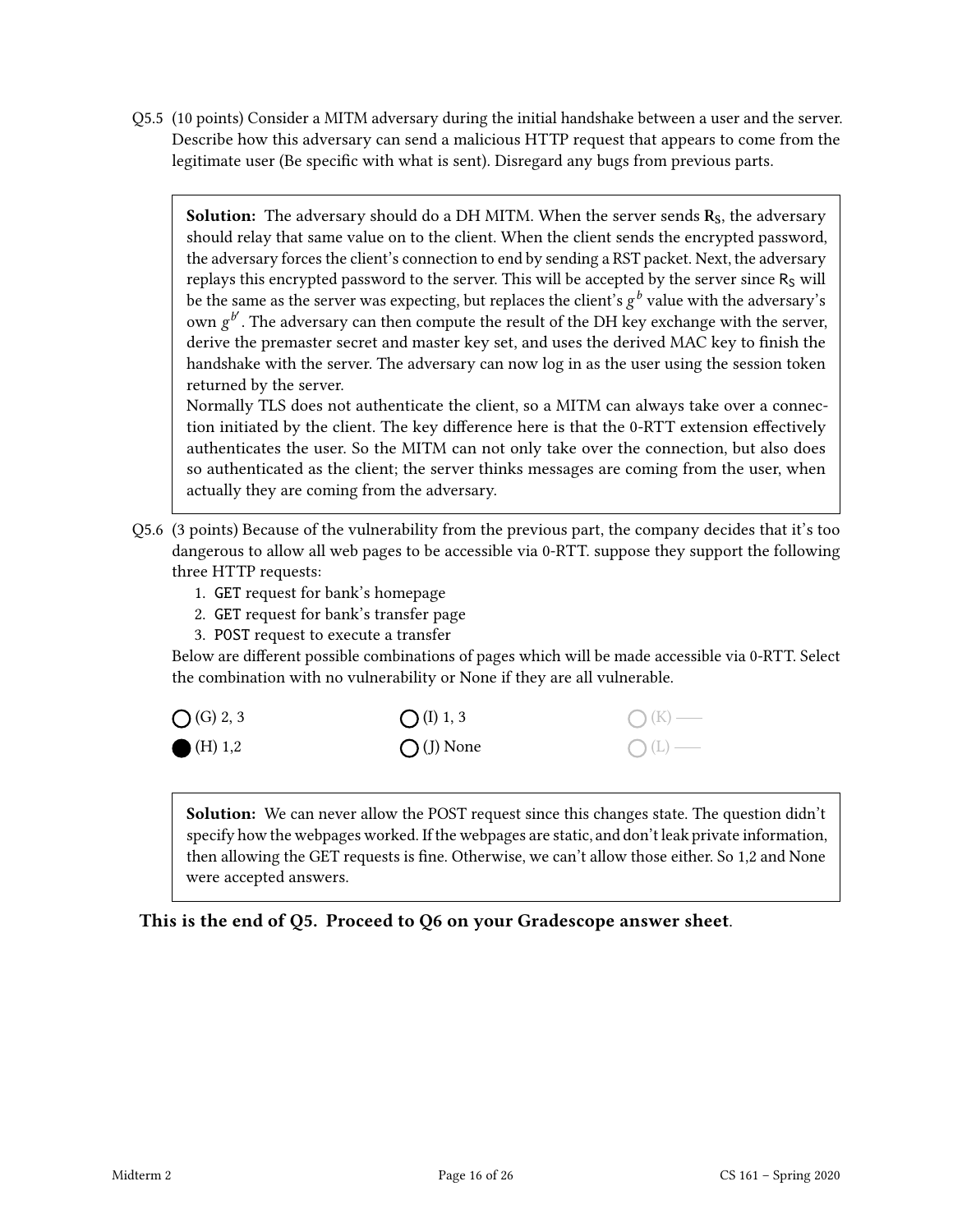Q6.1 (2 points) True or False: A NIDS always provides the most insight about ongoing network traffic.

|                                                                                                                  | <b>Solution:</b> False, a NIDS can't be used to monitor TLS traffic. |                                                                                                                                                                                                                                                                                                                     |  |
|------------------------------------------------------------------------------------------------------------------|----------------------------------------------------------------------|---------------------------------------------------------------------------------------------------------------------------------------------------------------------------------------------------------------------------------------------------------------------------------------------------------------------|--|
| Q6.2 (3 points) An edgy hacker, xXOskiTheHackerXx, downloads a ransomware tool on GitHub and,<br>type of hacker? |                                                                      | without modifying it, tries to target the CDC. Which is the best detection strategy to detect this                                                                                                                                                                                                                  |  |
| (G) Signature based                                                                                              |                                                                      | (J) Specification based                                                                                                                                                                                                                                                                                             |  |
| (H) Behavior based                                                                                               |                                                                      |                                                                                                                                                                                                                                                                                                                     |  |
| (I) Anomaly based                                                                                                |                                                                      |                                                                                                                                                                                                                                                                                                                     |  |
| Q6.3 (3 points) Andrew needs to decide between two burglar alarm systems - system A and system B.                | be able to modify the program to avoid signature detection.          | Solution: Signature based. The tools are public (on GitHub) and xXOskiTheHackerXx won't                                                                                                                                                                                                                             |  |
| positive rate of 1% and a false negative rate of 0.05%.                                                          |                                                                      | System A has a false positive rate of 0.05% and a false negative rate of 1%. System B has a false<br>The cost of a false positive is \$100, because his parents fine him for causing a ruckus, and the cost<br>of a false negative is \$10000, because the burglar steals all his stuff. Which system should Andrew |  |
| pick?                                                                                                            |                                                                      |                                                                                                                                                                                                                                                                                                                     |  |
| $\bigcap$ (A) System A<br>(B) System B                                                                           |                                                                      |                                                                                                                                                                                                                                                                                                                     |  |

This is the end of Q6. Proceed to Q7 on your Gradescope answer sheet.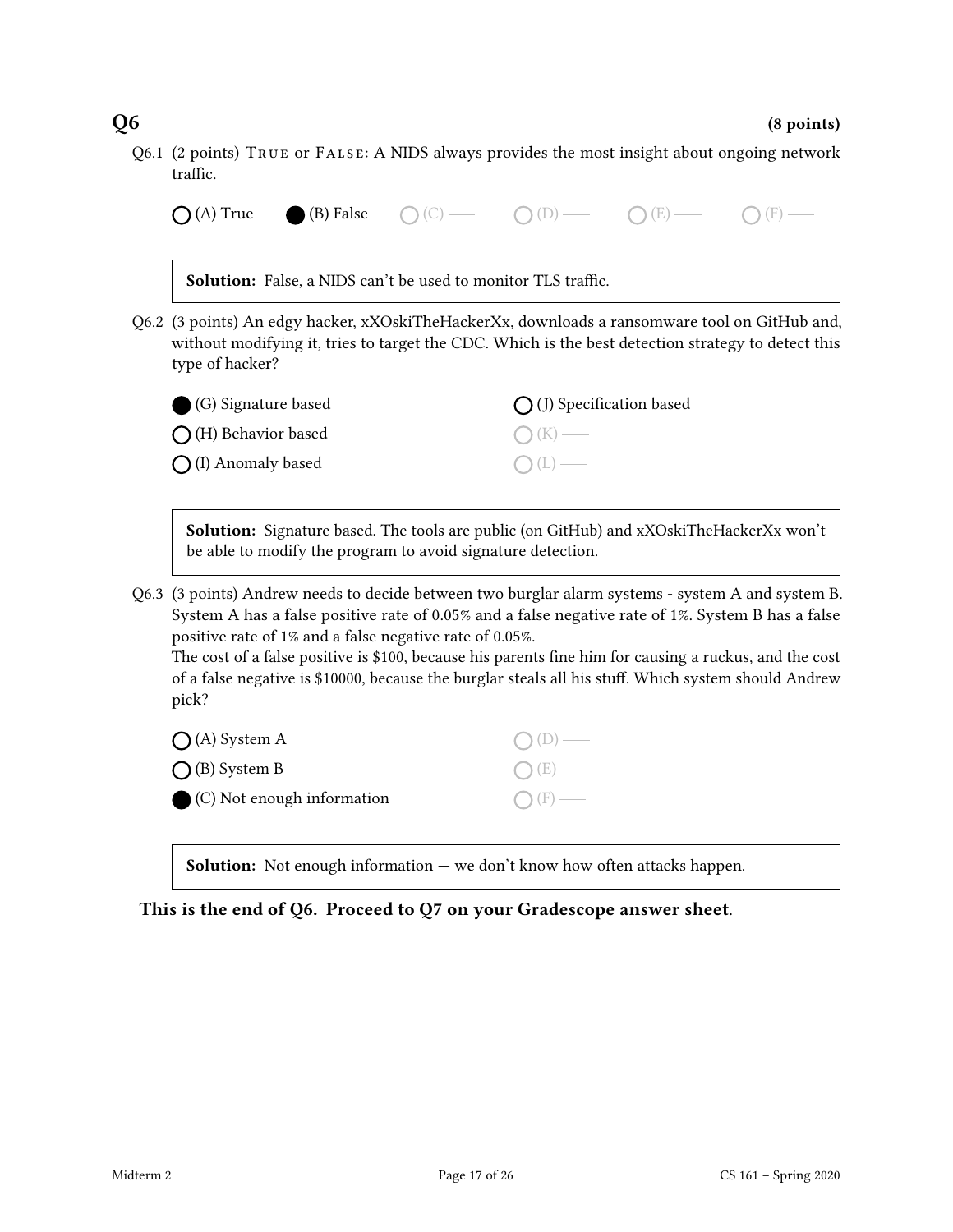Q7.1 (3 points) Alice clears all her network settings and broadcasts a DHCP discover message. What information should she expect to receive in the DHCP offer in response?



Solution: The DHCP offer will include IP address, DNS server, gateway router, and how long the client can have these ("lease time"). The source port is determined by the user's machine. DHCP does not involve any premaster secret.

Q7.2 (6 points) After receiving the DHCP offer, Alice tries connecting to www.cutecats.com, but instead of pictures of cats, the site she gets is filled with dog photos. How did the attacker compromise DHCP to accomplish this?

Solution: Since the DHCP discover message is broadcasted, any local attacker can hear the host's request. The attacker then spoofed the DHCP response by racing the actual server to

send the DHCP offer to the client.

Which of the following could the attacker have replaced?

| $\Box$ (G) DNS server  | $\Box$ (J) Premaster secret       |
|------------------------|-----------------------------------|
| $\Box$ (H) Source port | $\blacksquare$ (K) Gateway router |
| $\Box$ (I) Lease time  | $\Box$ (L) IP address             |

Solution: Replacing the DNS server allows the attacker to redirect address lookups to a machine of the attacker's choosing. Replacing the gateway router allows the attacker to intercept all of the host's off-subnet traffic.

Q7.3 (3 points) Alice clears all her network settings and starts a new connection to www.cutecats.com with TCP. Now an off-path attacker wants to send a packet to the server to interfere with Alice's connection. What information do they need to know?



Solution: An off-path attacker needs the IP addresses, ports, and sequence numbers to inject a packet. However, the server sequence number is not necessary because the server won't reject a packet with an incorrect ACK number.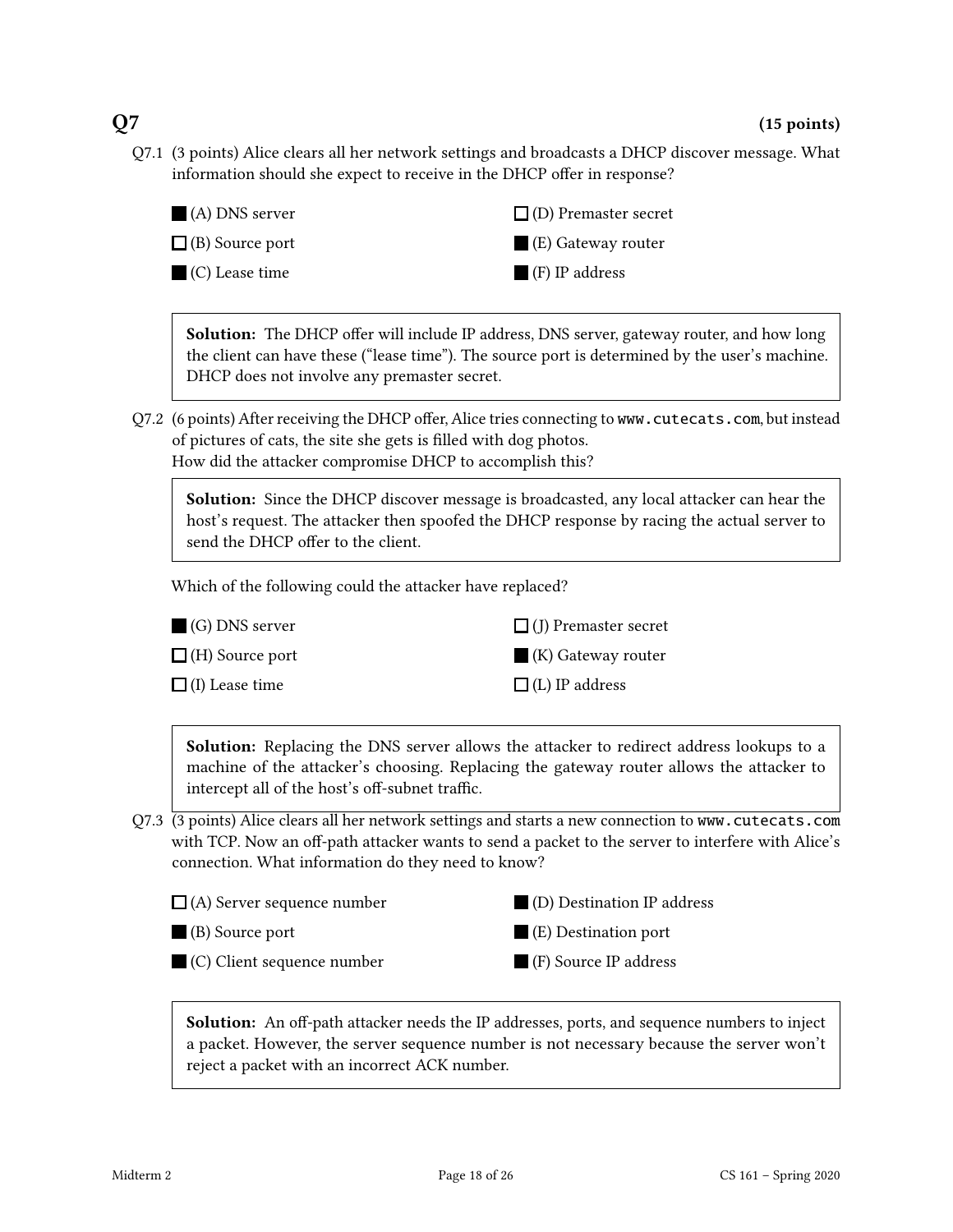Q7.4 (3 points) At some point, Alice's connection with www.cutecats.com is suddenly terminated. Assuming some information was leaked and the attacker correctly guessed the fields from the previous part, how was the attacker able to execute this attack?

 $\bigcap(G)$  (H)  $\bigcap(H)$  (I)  $\bigcap(H)$  (J)  $\bigcap(H)$  (I)  $\bigcap(H)$  (L)  $\bigcap(H)$  (L)  $\bigcap(H)$ 

Solution: The attacker injected a RST packet with the correctly guessed fields. This terminates the TCP connection.

This is the end of Q7. Proceed to Q8 on your Gradescope answer sheet.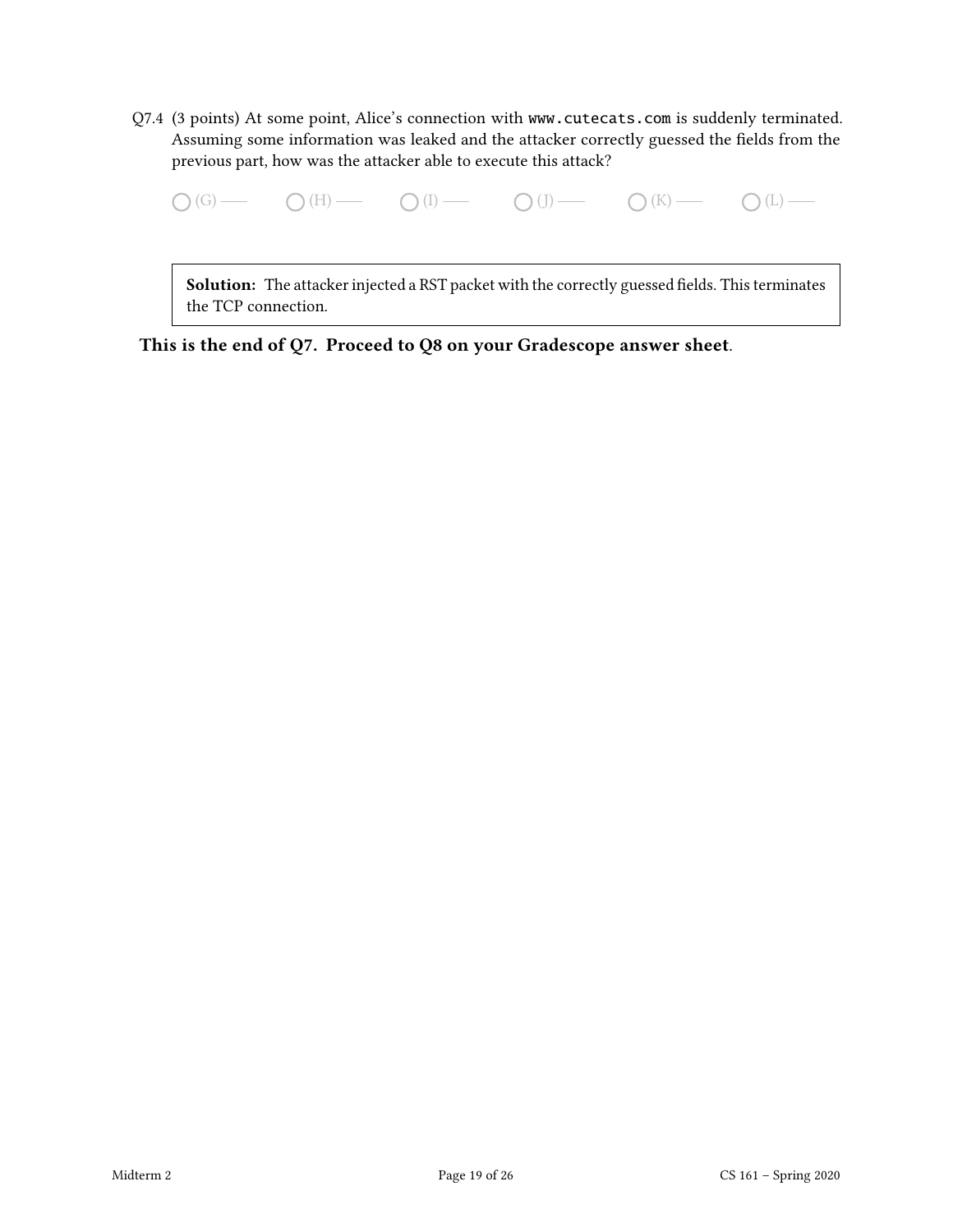Q8.1 (4 points) Write a stateful firewall rule that would allow all TLS traffic from an external host 161.20.2.0 into your network 16.120.20.0/24.

 $O(A)$   $O(B)$   $O(C)$   $O(D)$   $O(E)$   $O(E)$   $O(F)$   $O(F)$ Solution: allow tcp 161.20.2.0:\* -> 16.120.20.0/24:\* Common mistakes were not including the ports, including an incorrect port, forgetting to include the CIDR notation for 16.120.20.0/24, specifying TLS as the protocol when a firewall would not have application layer context, etc. Q8.2 (4 points) Recall that an attacker can spoof source IPs to hide themselves while executing a DoS attack. Assume the attacker securely randomly generates these IPv4 addresses. Describe a pattern in the packets that a network operator could observe to best discern whether or not their network is a victim of a DoS attack.  $\bigcap(G)$  (G)  $\longrightarrow$   $\bigcap(H)$   $\longrightarrow$   $\bigcap(I)$   $\longrightarrow$   $\bigcap(I)$   $\longrightarrow$   $\bigcap(K)$   $\longrightarrow$   $\bigcap(L)$   $\longrightarrow$ 

Solution: Look at the distribution of the source IP addresses of the incoming packets. If they are roughly uniformly distributed across the IP address space, this is likely to be the result of a DoS attack (see backscatter analysis).

Another viable option is to see that some source IP addresses are routed to private or nonroutable IP addresses. Other accepted solutions mentioned the logic for maximum or minium sized packets.

Q8.3 (6 points) What intrusion detection method would be *best* fit to perform the previous analysis? Justify your answer.

| $O(A)$ HIDS         | $O(C)$ Logging | $O(E)$ —         |
|---------------------|----------------|------------------|
| $\bigcirc$ (B) NIDS | $O(D)$ —       | $\bigcirc$ (F) — |

Solution: NIDS allows for real-time analysis, and by looking at the IP address source fields on the IP packets, there is no need for any visibility or context from the host. A NIDS is cheap to deploy.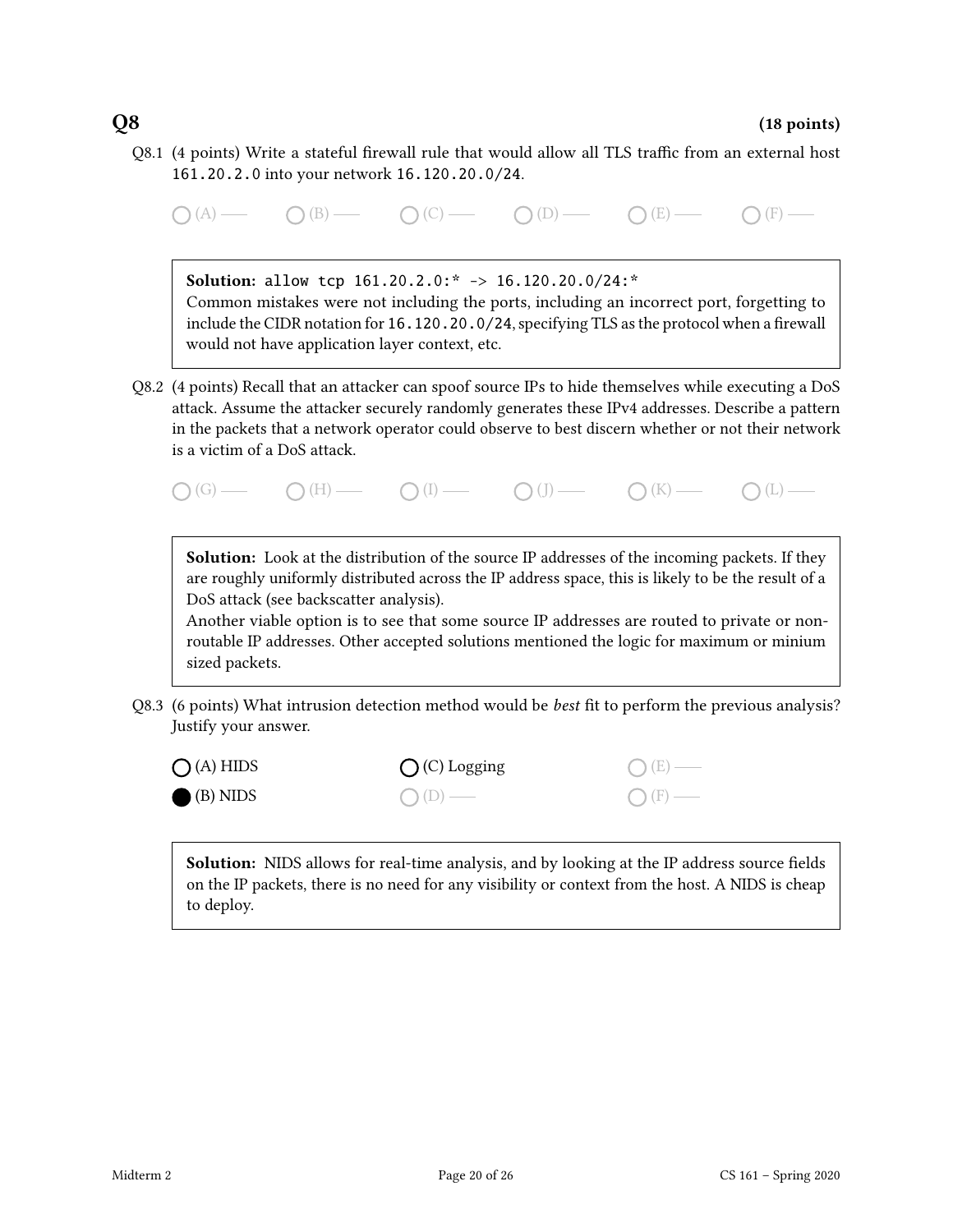- Q8.4 (4 points) Describe a major drawback or exploit to the intrusion detection method you described above.
	- $\bigcap(G)$  (H)  $\bigcap(H)$  (I)  $\bigcap(H)$  (J)  $\bigcap(H)$  (I)  $\bigcap(H)$  (L)  $\bigcap(H)$

Solution: The NIDS could itself be overwhelmed by the volume of traffic. Also, if the bottleneck network link is upstream, the DoS attack might overwhelm that bottleneck link, causing many packets to be dropped before they reach the NIDS, making it harder for the NIDS to have full visibility of the attack.

Also accepted due to question ambiguity: a drawback of the intrusion detection method that is irrelevant in the context of DoS detection (e.g., traffic being encrypted).

This is the end of Q8. Proceed to Q9 on your Gradescope answer sheet.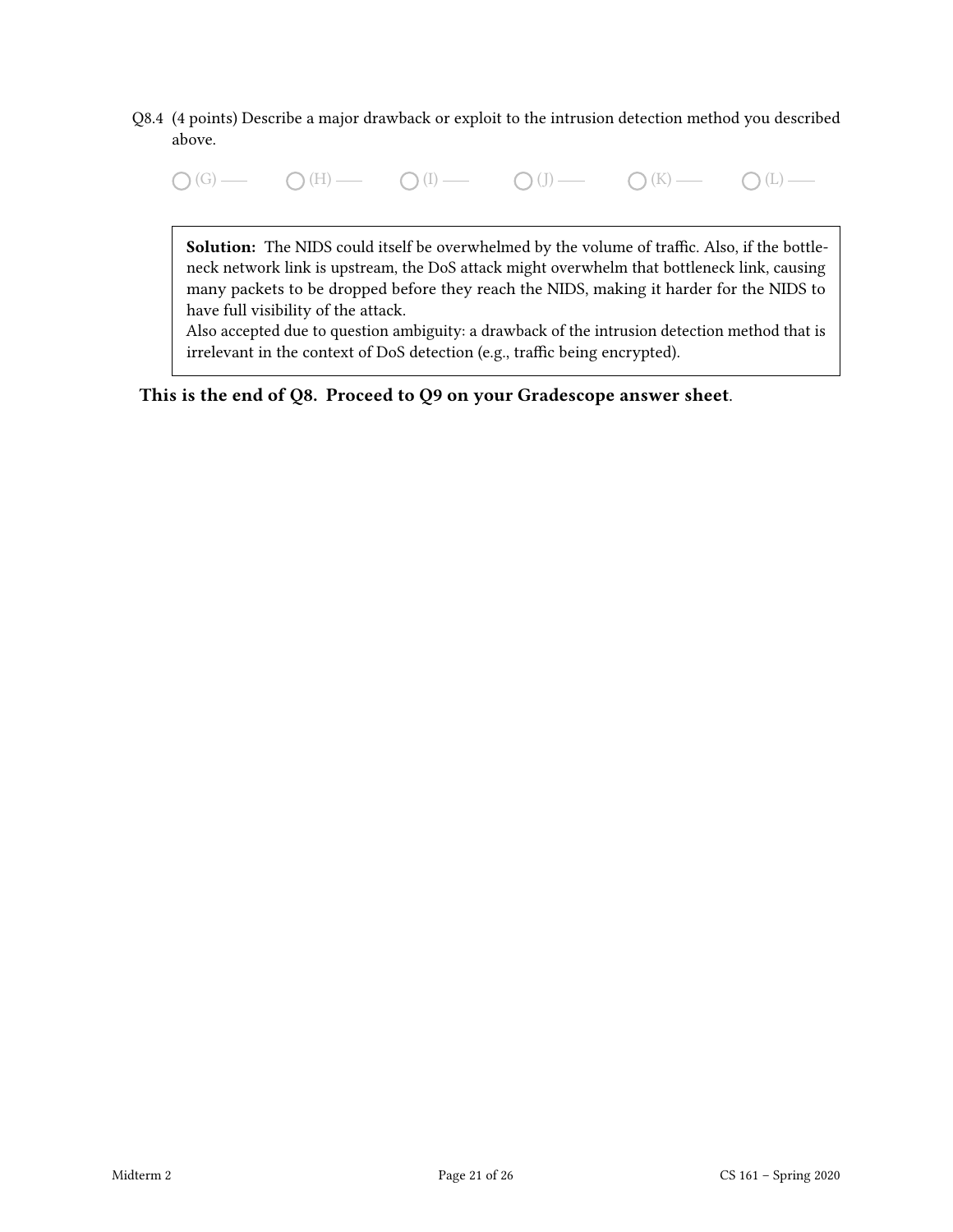### $Q9$  (12 points)

EvanBot has decided to switch career paths and pursue creating new cryptographic hash functions. EvanBot proposes two new hash functions,  $E$  and  $B$ :

$$
E(x) = H(x_1 x_2 ... x_{M-1})
$$
  

$$
B(x) = H(x_1 x_2 ... x_M || 0)
$$

where H is a preimage-resistant and collision-resistant hash function,  $x = x_1 x_2 ... x_M$ ,  $x_i \in \{0, 1\}$  and  $\parallel$ denotes concatenation.

In other words,  $E(x)$  calls H with the last bit of x removed, and  $B(x)$  calls H with a 0 bit appended to x. Q9.1 (3 points) Is  $E(x)$  preimage-resistant? Provide a counter-example if it is not.



Counterexample:

Q9.2 (3 points) Is  $E(x)$  collision-resistant? Provide a counter-example if it is not.

| $\bigcap$ (G) Yes | $O(I)$ — | $\bigcap (K)$ — |
|-------------------|----------|-----------------|
| $\bullet$ (H) No  | $O(J)$ — | $O(L)$ —        |

Counterexample:

**Solution:**  $E(x)$  is preimage-resistant. Suppose not, i.e., given  $E(x)$  we could find an  $x'$  such that  $E(x) = E(x')$ . We will argue this means that H is not preimage-resistant, either. Suppose we are given  $H(y)$ . Let  $x = y0$ , so that  $E(x) = H(y)$ . By assumption, we can find x' such that  $E(x) = E(x')$ . Let  $y' = x'_1 \cdots x'_{M-1}$ . Then it follows that  $H(y) = E(x) = E(x') = H(y')$ , so given  $H(y)$  we can find y' such that  $H(y) = H(y')$ . This implies that H is not preimage resistant. That is a contradiction, so our assumption that  $E$  was not preimage-resistant must have been wrong.

 $E(x)$  is not collision-resistant. Counter example:  $E(1 \cdots 010) = E(1 \cdots 011)$ ,

Q9.3 (3 points) Is  $B(x)$  preimage-resistant? Provide a counter-example if it is not.



Counterexample: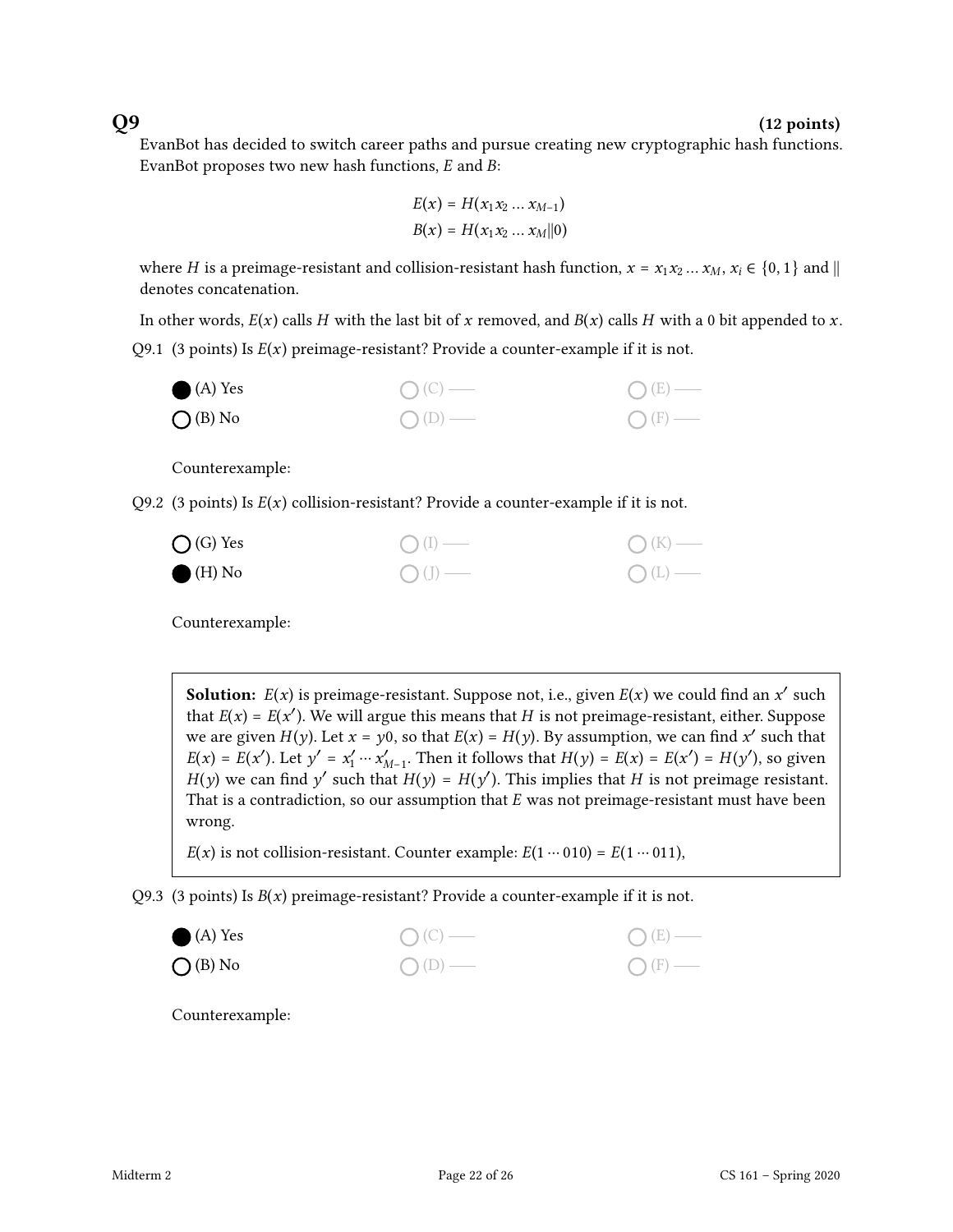Q9.4 (3 points) Is  $B(x)$  collision-resistant? Provide a counter-example if it is not.



Counterexample:

### Solution:

 $B(x)$  is preimage resistant, using the same reasoning as  $E(x)$ . (If there is an attack B's preimageresistance, then we can construct an attack against  $H$ 's preimage-resistance that succeeds half as often, which is often enough to show that  $H$  is not preimage-resistant  $-$  but we were promised that  $H$  is preimage-resistant, so it follows that  $B$  must be preimage-resistant, too.)

 $B(x)$  is collision-resistant. If  $B(x)$  was not collision resistant, then we can find  $x \neq y$  such that  $B(x) = B(y)$ . This can be rewritten as  $H(x||0) = H(y||0)$ . Letting  $x' = x'||0$  and  $y' = y'||0$ , this means we found  $x' \neq y'$  such that  $H(x') = H(y')$ , which proves that  $H(\cdot)$  is not collisionresistant, which is a contradiction. Thus  $B(x)$  must be collision-resistant.

This is the end of Q9. Proceed to Q10 on your Gradescope answer sheet.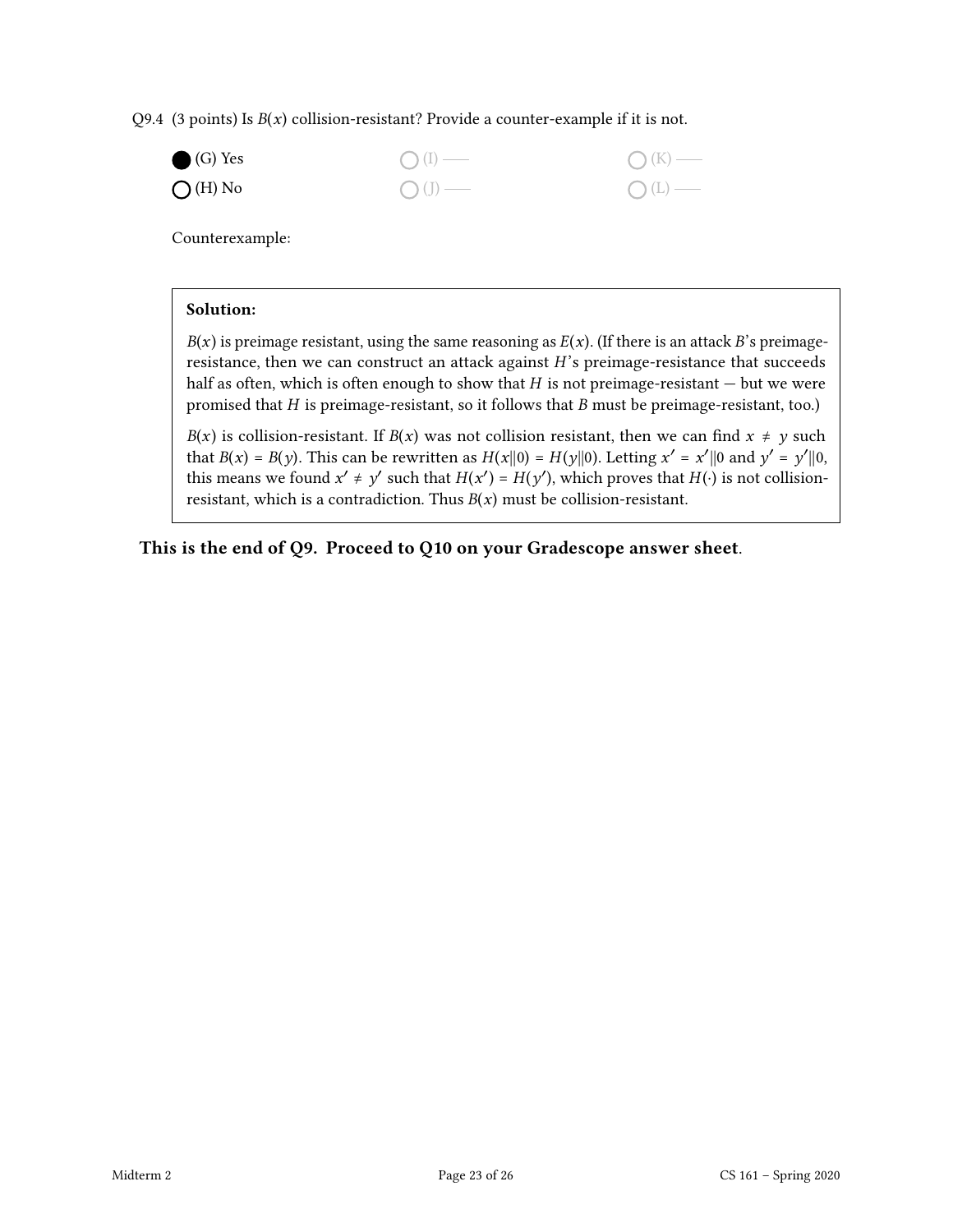$Q10$  (12 points)

Alice comes up with a couple of schemes to securely send messages to Bob. Assume that Bob and Alice have known RSA public keys.

For this question, *Enc* denotes AES-CBC encryption, *H* denotes a collision-resistant hash function,  $\parallel$ denotes concatenation, and  $\bigoplus$  denotes bitwise XOR.

Consider each scheme below independently and select whether each one guarantees confidentiality, integrity, and authenticity in the face of a MITM.

Q10.1 (3 points) Alice and Bob share two symmetric keys  $k_1$  and  $k_2$ . Alice sends over the pair  $[Enc(k_1, Enc(k_2, m)), Enc(k_2, m)].$ 

| $\blacksquare$ (A) Confidentiality | $\Box$ (C) Authenticity | $\Box$ (E) — |
|------------------------------------|-------------------------|--------------|
| $\Box$ (B) Integrity               | $\Box$ (D) —            | $\Box$ (F) — |

**Solution:** Note that *Enc* denotes AES-CBC, not AES-EMAC, so we can only provide confidentiality. An attacker can forge a pair  $[Enc(k1, c1), c1]$  given  $[Enc(k1, c1||c2), c1||c2]$ .

Q10.2 (3 points) Alice and Bob share a symmetric key  $k$ , have agreed on a PRNG, and implement a stream cipher as follows: they use the key  $k$  to seed the PRNG and use the PRNG to generate message-length codes as a one-time pad every time they send/receive a message. Alice sends the pair  $[m \bigoplus \text{code}, HMAC(k, m \bigoplus \text{code})].$ 

| $\Box$ (G) Confidentiality | $\blacksquare$ (I) Authenticity | $\Box$ (K) — |
|----------------------------|---------------------------------|--------------|
| $(H)$ Integrity            | $\Box$ ( $\Box$ ) —             | $\Box(L)$    |

Solution: This stream cipher scheme has confidentiality since the attacker has no way of coming up with the pseudorandomly generated one-time pads. HMAC provides the integrity and authentication.

Q10.3 (3 points) Alice and Bob share a symmetric key  $k$ . Alice sends over the pair  $[Enc(k, m), H(Enc(k, m))].$ 

| $\blacksquare$ (A) Confidentiality | $\Box$ (C) Authenticity | $\Box$ (E) — |
|------------------------------------|-------------------------|--------------|
| $\Box$ (B) Integrity               | $\Box$ (D) —            | $\Box$ (F) — |

**Solution:** Public hash functions alone do not provide integrity or authentication. Anyone can forge a pair  $c$ ,  $H(c)$ , which will pass the integrity check and can be decrypted.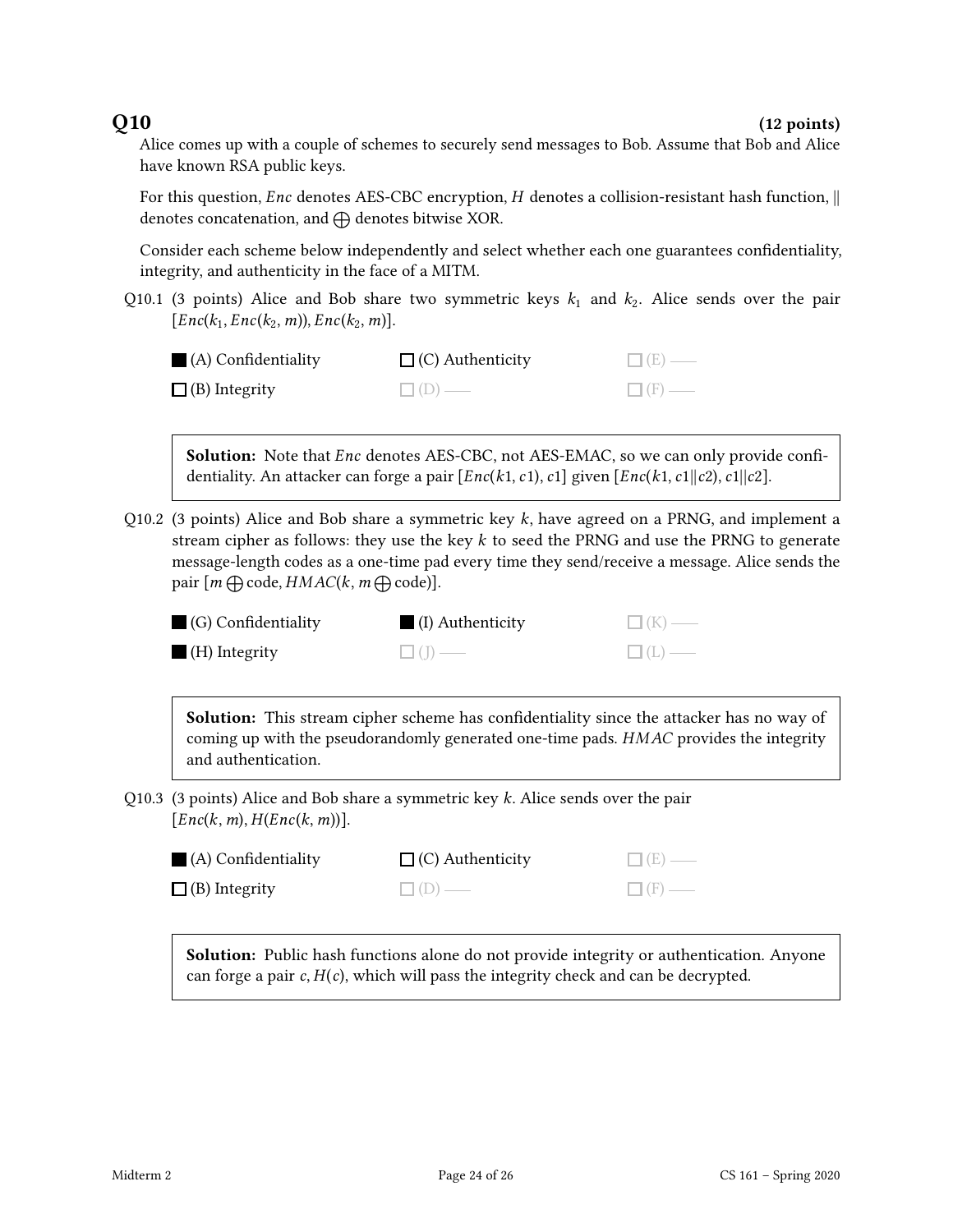| Q10.4 (3 points) Alice and Bob share a symmetric key $k$ . Alice sends over the pair |
|--------------------------------------------------------------------------------------|
| $[Enc(k, m), H(k)   Enc(k, m)]$ .                                                    |

| $\Box$ (G) Confidentiality | $\Box$ (I) Authenticity | $\Box$ (K) — |
|----------------------------|-------------------------|--------------|
| $\Box$ (H) Integrity       | $\Box$ (1) —            | $\Box$ (L) — |
|                            |                         |              |

**Solution:**  $H(k||Enc(k, m))$  is not a valid substitute for  $HMAC$  because it is vulnerable to a length extension attack.

This is the end of Q10. You have reached the end of the exam.